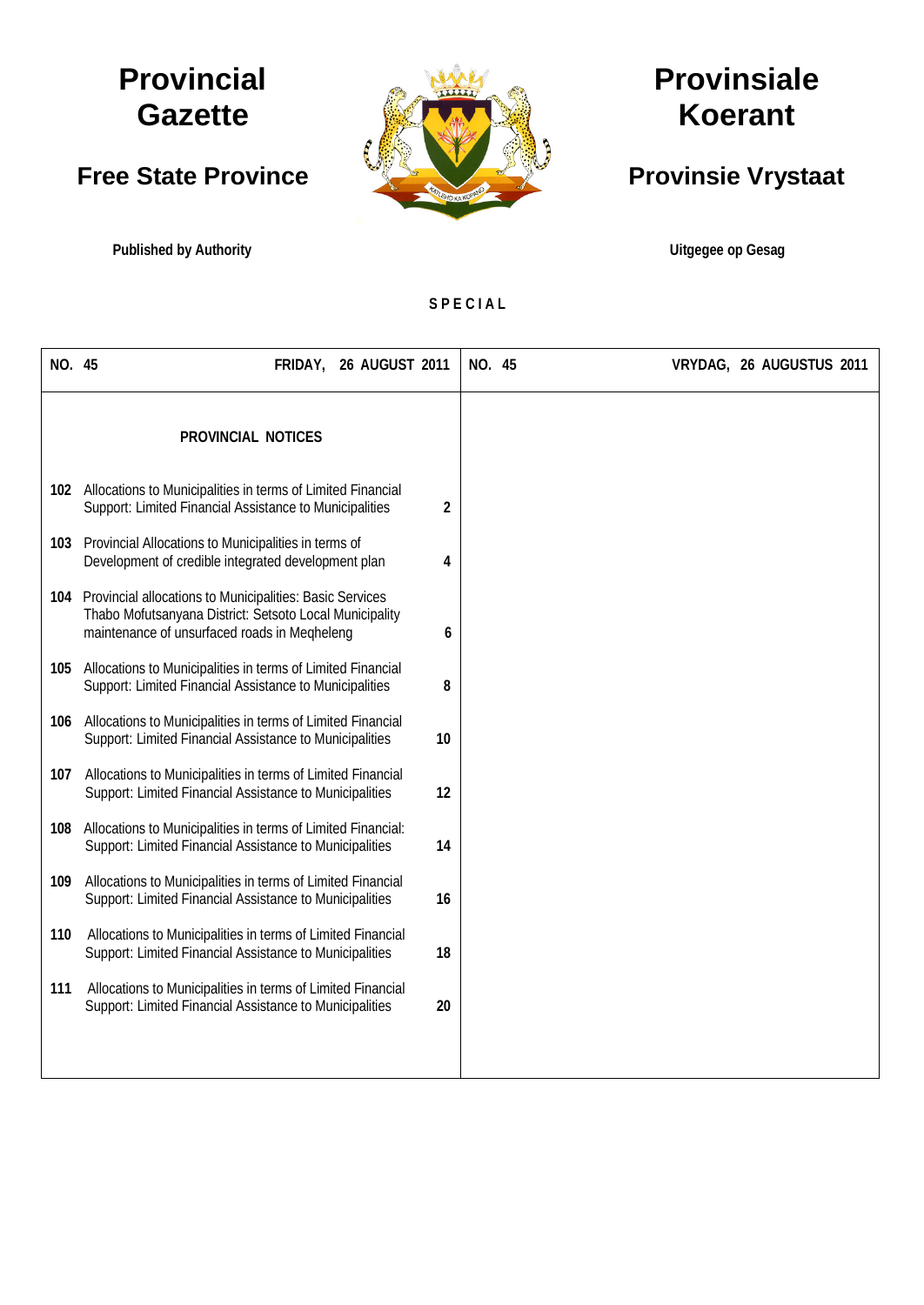#### **PROVINCIAL NOTICES**

 $\overline{\phantom{a}}$ 

**[NO. 102 OF 2011]**

#### **ALLOCATIONS TO MUNICIPALITIES IN TERMS OF LIMITED FINANCIAL SUPPORT**

In terms of the [Division of Revenue Act,](http://greengazette.co.za/acts/division-of-revenue-act_1998-028) [Act](http://greengazette.co.za/acts/act_1969-049) No 6 of 2011 Section 29(1) & (2) for the 2011/2012 financial year and the Public [Finance](http://greengazette.co.za/acts/public-finance-management-act_1999-001)  [Management Act,](http://greengazette.co.za/acts/public-finance-management-act_1999-001) 1999 Section 38(1)(l-n), the Provincial Treasury hereby publishes the information set out in Schedule 1 that relates to the allocation of the amounts as stated in Schedule 2 relating to the allocation of funds from the Provincial Revenue Fund by the Accounting Officer of the [Department of Cooperative Governance](http://greengazette.co.za/departments/governance) and Traditional Affairs to municipalities

## **SCHEDULE 1**

| 1. | <b>Transferring Provincial Department</b>  | Department of Cooperative Governance and Traditional Affairs                                                                                                                                                                                                                                                                                                                                              |
|----|--------------------------------------------|-----------------------------------------------------------------------------------------------------------------------------------------------------------------------------------------------------------------------------------------------------------------------------------------------------------------------------------------------------------------------------------------------------------|
| 2. | Purpose                                    | To assist medium and small Municipalities experiencing severe<br>financial problems to restructure their financial positions and<br>organizations over the medium term.                                                                                                                                                                                                                                   |
| 3. | Measurable Outputs                         | The provision of limited financial assistance to those Municipalities<br>facing critical financial problems.                                                                                                                                                                                                                                                                                              |
| 4. | Conditions                                 | The provision of limited financial assistance to the Municipality facing<br>critical financial problems:<br>Acknowledge receipt of the funds from the Department;<br>$\checkmark$<br>The amount is a re-imbursement of the Salary and Allowances to<br>✓<br>the Xhariep District Municipality who seconded a Chief Financial<br>Officer to the Mohokare Local Municipality as Acting Municipal<br>Manager |
| 5. | Allocation criteria                        | Allocations are based on financial position of Municipalities.                                                                                                                                                                                                                                                                                                                                            |
| 6. | Monitoring mechanism                       | Monthly expenditure reports.<br>Monthly progress reports.                                                                                                                                                                                                                                                                                                                                                 |
| 7. | Projected Life                             | Maximum of 1 year                                                                                                                                                                                                                                                                                                                                                                                         |
| 8. | Payment Schedule                           | Payment with regard to financial support will be made according to the<br>conditions of paragraph 4.                                                                                                                                                                                                                                                                                                      |
| 9. | Reason not incorporated in Equitable Share | According to Section 154(1) of the Constitution, the National<br>Government and the Provincial Governments, by legislative and other<br>measures, must support and strengthen the capacity of Municipalities<br>to manage their own affairs, to exercise their powers and to perform<br>their functions.                                                                                                  |
|    | 10. Allocation                             | R 685,000                                                                                                                                                                                                                                                                                                                                                                                                 |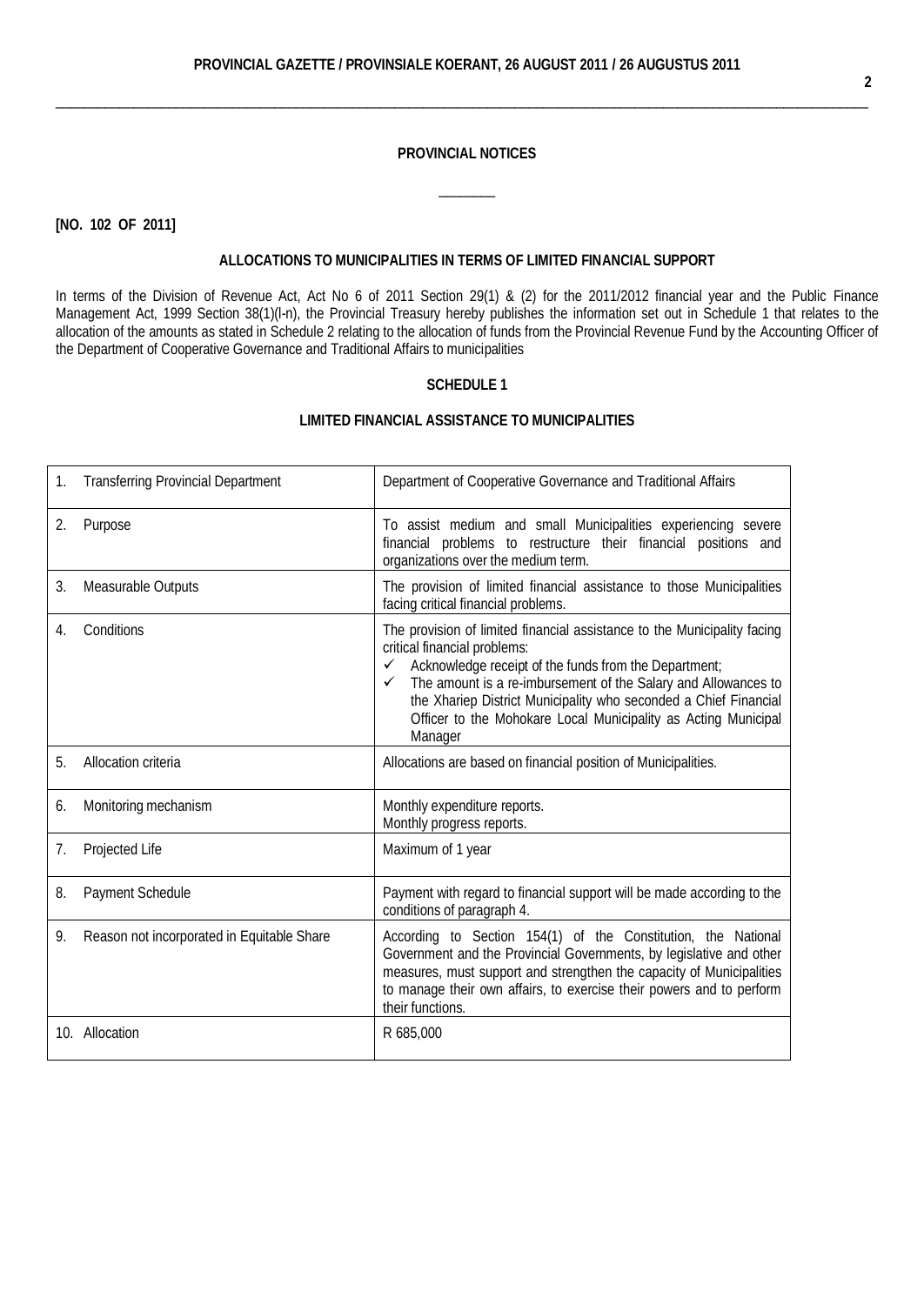## **SCHEDULE 2**

|                |              |               | <b>LIMITED FINANCIAL ASSISTANCE TO MUNICIPALITIES</b> |            |                           |            |            | <b>ANNEXURE A</b>        |            |
|----------------|--------------|---------------|-------------------------------------------------------|------------|---------------------------|------------|------------|--------------------------|------------|
|                |              |               |                                                       |            | PROVINCIAL FINANCIAL YEAR |            |            | MUNICIPAL FINANCIAL YEAR |            |
| Category       | DC           | Number        | Municipality                                          | 2011/2012  | 2012/2013                 | 2013/2014  | 2011/2012  | 2012/2013                | 2013/2014  |
|                |              |               |                                                       | Allocation | Allocation                | Allocation | Allocation | Allocation               | Allocation |
|                |              |               |                                                       | (R'000)    | (R'000)                   | (R'000)    | (R'000)    | (R'000)                  | (R'000)    |
| A              |              | <b>MAN</b>    | Mangaung                                              |            |                           |            |            |                          |            |
| $\overline{C}$ | DC 16        | DC 16         | Xhariep                                               | 685        |                           |            | 685        |                          |            |
| $\overline{B}$ | DC 16        | <b>FS 161</b> | Letsemeng                                             |            |                           |            |            |                          |            |
| B              | DC 16        | <b>FS 162</b> | Kopanong                                              |            |                           |            |            |                          |            |
| B              | DC 16        | <b>FS 163</b> | Mohokare                                              |            |                           |            |            |                          |            |
| $\overline{B}$ | <b>DC 17</b> | <b>FS 164</b> | Naledi                                                |            |                           |            |            |                          |            |
| Total          |              |               |                                                       | 685        |                           |            | 685        |                          |            |
| C              | <b>DC 18</b> | <b>DC 18</b>  | Lejweleputswa                                         |            |                           |            |            |                          |            |
| B              | <b>DC 18</b> | <b>FS 181</b> | Masilonyana                                           |            |                           |            |            |                          |            |
| $\overline{B}$ | <b>DC 18</b> | <b>FS 182</b> | Tokologo                                              |            |                           |            |            |                          |            |
| $\overline{B}$ | <b>DC 18</b> | <b>FS 183</b> | <b>Tswelopele</b>                                     |            |                           |            |            |                          |            |
| B              | <b>DC 18</b> | <b>FS 184</b> | Matjhabeng                                            |            |                           |            |            |                          |            |
| $\overline{B}$ | <b>DC 18</b> | <b>FS 185</b> | Nala                                                  |            |                           |            |            |                          |            |
| Total          |              |               |                                                       |            |                           |            |            |                          |            |
| $\mathcal{C}$  | <b>DC 19</b> | DC 19         | Thabo Mofutsanyana                                    |            |                           |            |            |                          |            |
| B              | <b>DC 19</b> | <b>FS 191</b> | Setsoto                                               |            |                           |            |            |                          |            |
| $\overline{B}$ | <b>DC 19</b> | <b>FS 192</b> | Dihlabeng                                             |            |                           |            |            |                          |            |
| B              | <b>DC 19</b> | <b>FS 193</b> | Nketoana                                              |            |                           |            |            |                          |            |
| $\mathsf B$    | DC 19        | <b>FS 194</b> | Maluti-a-Phofung                                      |            |                           |            |            |                          |            |
| $\overline{B}$ | DC 19        | <b>FS 195</b> | Phumelela                                             |            |                           |            |            |                          |            |
| $\overline{B}$ | <b>DC 17</b> | <b>FS 196</b> | Mantsopa                                              |            |                           |            |            |                          |            |
| Total          |              |               |                                                       |            |                           |            |            |                          |            |
| $\mathsf C$    | <b>DC 20</b> | <b>DC 20</b>  | <b>Fezile Dabi</b>                                    |            |                           |            |            |                          |            |
| B              | DC 20        | <b>FS 201</b> | Moqhaka                                               |            |                           |            |            |                          |            |
| $\overline{B}$ | DC 20        | <b>FS 203</b> | Nqwathe                                               |            |                           |            |            |                          |            |
| B              | DC 20        | <b>FS 204</b> | Metsimaholo                                           |            |                           |            |            |                          |            |
| $\overline{B}$ | DC 20        | <b>FS 205</b> | Mafube                                                |            |                           |            |            |                          |            |
| Total          |              |               |                                                       |            |                           |            |            |                          |            |
| Unallocated    |              |               |                                                       |            |                           |            |            |                          |            |
| <b>GRAND</b>   |              |               |                                                       | 685        |                           |            | 685        |                          |            |
| <b>TOTAL</b>   |              |               |                                                       |            |                           |            |            |                          |            |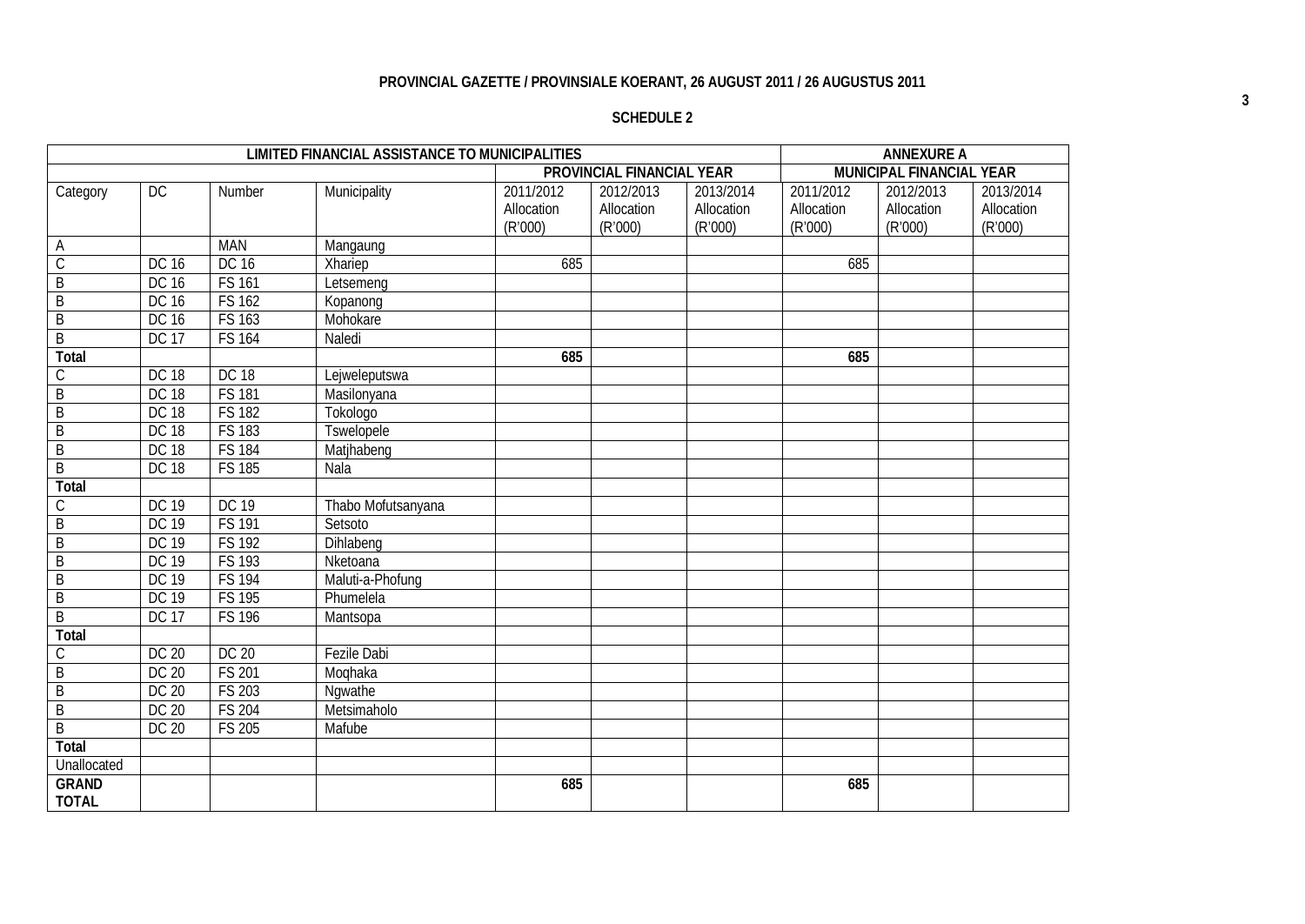**[NO. 103 OF 2011]**

#### **PROVINCIAL ALLOCATIONS TO MUNICIPALITIES IN TERMS OF DEVELOPMENT OF CREDIBLE INTEGRATED DEVELOPMENT PLAN**

In terms of the [Division of Revenue Act,](http://greengazette.co.za/acts/division-of-revenue-act_1998-028) No.6 of 2011 Section 29(1) & (2) for the 2011/2012 financial year and the [Public Finance Management](http://greengazette.co.za/acts/public-finance-management-act_1999-001) [Act,](http://greengazette.co.za/acts/public-finance-management-act_1999-001) 1999 Section 38(1) (I-n), the Provincial Treasury hereby publishes the information set out in Schedule 1 that relates to the allocation of the amounts as stated in Schedule 2 relating to the allocation of funds from the Provincial Revenue Fund by the Accounting Officer of the [Department](http://greengazette.co.za/departments/governance) [of Cooperative Governance](http://greengazette.co.za/departments/governance) and Traditional Affairs to municipalities.

## **SCHEDULE 1**

## **NALA LOCAL MUNICIPALITY: DEVELOPENT OF CREDIBLE INTEGRATED DEVELOPMENT PLAN (IDP)**

| 1. Transferring Provincial Department | Department of Cooperative Governance and Traditional<br>Affairs                                                                                   |
|---------------------------------------|---------------------------------------------------------------------------------------------------------------------------------------------------|
| 2. Purpose                            | To reimburse the Nala Local Municipality for the<br>payment of consultant for the development of a credible<br>Integrated Development Plan (IDP). |
| 3. Measurable Outputs                 | A credible Integrated Development Plan                                                                                                            |
| 4. Conditions                         | That the Municipal Manager confirms in writing<br>a)<br>that the IDP for 2010/2011 has been compiled<br>and adopted by Council                    |
| Monitoring mechanism                  | Council Resolution for the adoption of the Integrated<br>Development Plan                                                                         |
| 6. Projected Life Cycle               | 2011/2012 Financial year                                                                                                                          |
| 7. Payment schedule                   | Transfer payments will be made to Municipality after<br>publication in provincial gazette.                                                        |
| 8. Allocation                         | R 129 108                                                                                                                                         |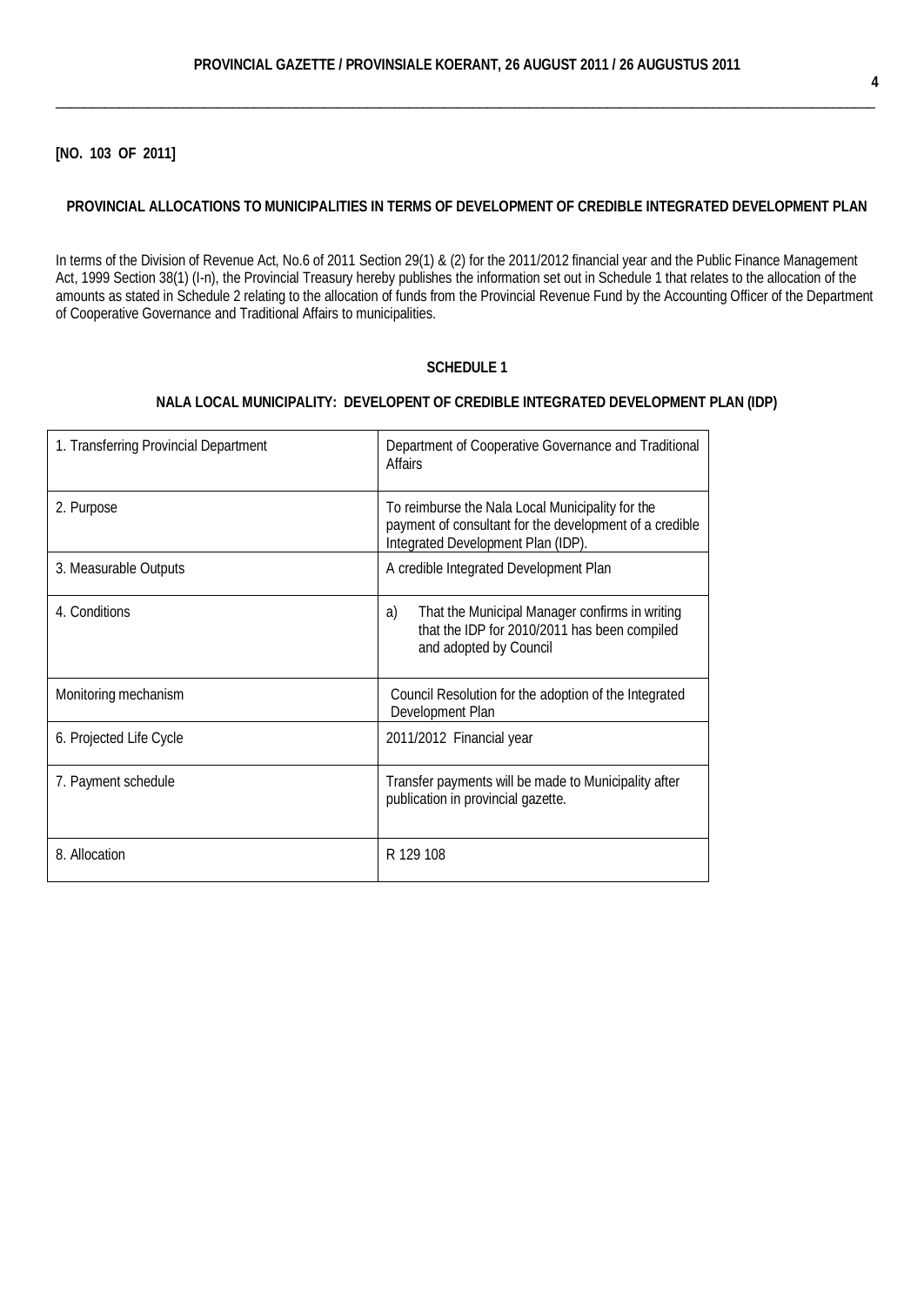| DEVELOPENT OF CREDIBLE INTEGRATED DEVELOPMENT PLAN (IDP) |              |                    |                    |                  |                           |            | <b>ANNEXURE A</b> |                          |            |  |
|----------------------------------------------------------|--------------|--------------------|--------------------|------------------|---------------------------|------------|-------------------|--------------------------|------------|--|
|                                                          |              |                    |                    |                  | PROVINCIAL FINANCIAL YEAR |            |                   | MUNICIPAL FINANCIAL YEAR |            |  |
| Category                                                 | DC           | Number             | Municipality       | 2011/2012        | 2012/2013                 | 2013/2014  | 2011/2012         | 2012/2013                | 2013/2014  |  |
|                                                          |              |                    |                    | Allocation       | Allocation                | Allocation | Allocation        | Allocation               | Allocation |  |
|                                                          |              |                    |                    | (R'000)          | (R'000)                   | (R'000)    | (R'000)           | (R'000)                  | (R'000)    |  |
| Α                                                        |              | <b>MAN</b>         | Mangaung           |                  |                           |            |                   |                          |            |  |
| $\overline{C}$                                           | <b>DC 16</b> | <b>DC 16</b>       | Xhariep            |                  |                           |            |                   |                          |            |  |
| $\overline{B}$                                           | DC 16        | $FS$ 161           | _etsemeng          |                  |                           |            |                   |                          |            |  |
| B                                                        | DC 16        | FS 162             | Kopanong           |                  |                           |            |                   |                          |            |  |
| $\overline{B}$                                           | DC 16        | FS 163             | Mohokare           |                  |                           |            |                   |                          |            |  |
| B                                                        | <b>DC 17</b> | <b>FS 164</b>      | Naledi             |                  |                           |            |                   |                          |            |  |
| <b>Total</b>                                             |              |                    |                    |                  |                           |            |                   |                          |            |  |
| $\mathsf C$                                              | <b>DC 18</b> | <b>DC 18</b>       | ejweleputswa       |                  |                           |            |                   |                          |            |  |
| $\overline{B}$                                           | <b>DC 18</b> | $FS$ 181           | Masilonyana        |                  |                           |            |                   |                          |            |  |
| $\overline{B}$                                           | <b>DC 18</b> | $\overline{S}$ 182 | Tokologo           |                  |                           |            |                   |                          |            |  |
| $\overline{B}$                                           | <b>DC 18</b> | $FS$ 183           | Tswelopele         |                  |                           |            |                   |                          |            |  |
| $\overline{B}$                                           | <b>DC 18</b> | <b>FS 184</b>      | Matjhabeng         |                  |                           |            |                   |                          |            |  |
| $\overline{B}$                                           | <b>DC 18</b> | FS 185             | Nala               | 129              |                           |            | 129               |                          |            |  |
| <b>Total</b>                                             |              |                    |                    | 129              |                           |            | 129               |                          |            |  |
| $\mathsf C$                                              | <b>DC 19</b> | DC 19              | Thabo Mofutsanyana |                  |                           |            |                   |                          |            |  |
| $\overline{B}$                                           | <b>DC 19</b> | $FS$ 191           | Setsoto            |                  |                           |            |                   |                          |            |  |
| $\overline{B}$                                           | <b>DC 19</b> | $\overline{S}$ 192 | Dihlabeng          |                  |                           |            |                   |                          |            |  |
| B                                                        | <b>DC 19</b> | $\frac{1}{5}$ 193  | Nketoana           |                  |                           |            |                   |                          |            |  |
| $\overline{B}$                                           | <b>DC 19</b> | $FS$ 194           | Maluti-a-Phofung   |                  |                           |            |                   |                          |            |  |
| $\overline{B}$                                           | <b>DC 19</b> | <b>FS 195</b>      | Phumelela          |                  |                           |            |                   |                          |            |  |
| $\overline{B}$                                           | <b>DC 17</b> | <b>FS 196</b>      | Mantsopa           |                  |                           |            |                   |                          |            |  |
| <b>Total</b>                                             |              |                    |                    |                  |                           |            |                   |                          |            |  |
| $\mathsf C$                                              | DC 20        | <b>DC 20</b>       | Fezile Dabi        |                  |                           |            |                   |                          |            |  |
| $\overline{\mathsf{B}}$                                  | <b>DC 20</b> | $FS$ 201           | Moqhaka            |                  |                           |            |                   |                          |            |  |
| $\overline{B}$                                           | DC 20        | $FS$ 203           | Ngwathe            |                  |                           |            |                   |                          |            |  |
| $\overline{B}$                                           | DC 20        | $FS$ 204           | <b>Metsimaholo</b> |                  |                           |            |                   |                          |            |  |
| B                                                        | DC 20        | $FS$ 205           | Mafube             |                  |                           |            |                   |                          |            |  |
| Total                                                    |              |                    |                    |                  |                           |            |                   |                          |            |  |
| Unallocated                                              |              |                    |                    |                  |                           |            |                   |                          |            |  |
| <b>Grand total</b>                                       |              |                    |                    | $\overline{129}$ |                           |            | $\overline{129}$  |                          |            |  |

**SCHEDULE 2**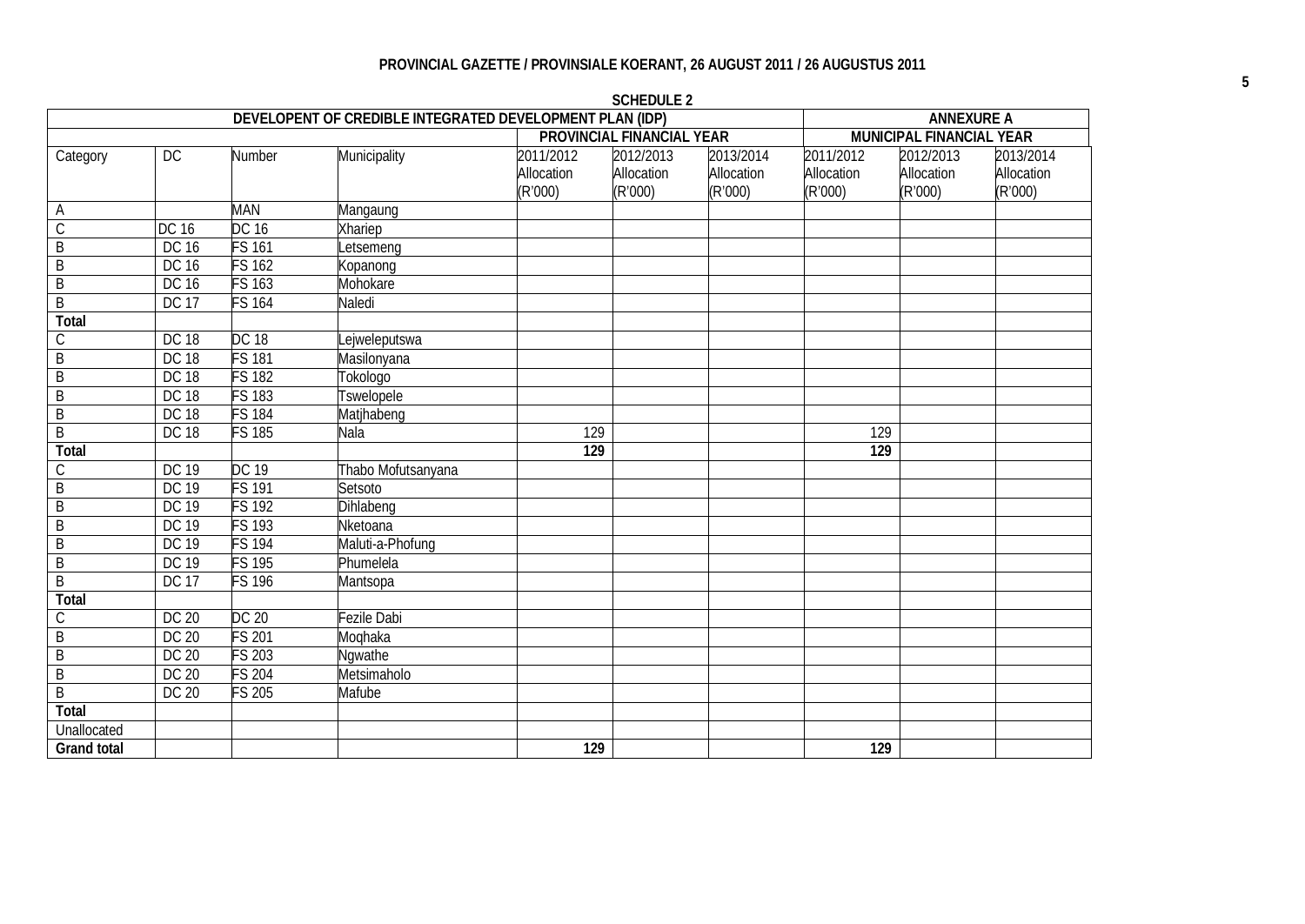**[NO. 104 OF 2011]**

#### **PROVINCIAL ALLOCATIONS TO MUNICIPALITIES: BASIC SERVICES**

In terms of the [Division of Revenue Act,](http://greengazette.co.za/acts/division-of-revenue-act_1998-028) No.6 of 2011 Section 29(1) & (2) for the 2011/2012 financial year and the [Public Finance Management](http://greengazette.co.za/acts/public-finance-management-act_1999-001) [Act,](http://greengazette.co.za/acts/public-finance-management-act_1999-001) 1999 Section 38(1) (I-n), the Provincial Treasury hereby publishes the information set out in Schedule 1 that relates to the allocation of the amounts as stated in Schedule 2 relating to the allocation of funds from the Provincial Revenue Fund by the Accounting Officer of the [Department](http://greengazette.co.za/departments/governance) [of Cooperative Governance](http://greengazette.co.za/departments/governance) and Traditional Affairs to municipalities.

## **SCHEDULE 1**

#### **THABO MOFUTSANYANA DISTRICT: SETSOTO LOCAL MUNICIPALITY MAINTENANCE OF UNSURFACED ROADS IN MEQHELENG**

| 1. Transferring Provincial Department | Department of Cooperative Governance and Traditional<br><b>Affairs</b>                                                                                                                                             |  |  |  |  |
|---------------------------------------|--------------------------------------------------------------------------------------------------------------------------------------------------------------------------------------------------------------------|--|--|--|--|
| 2. Purpose                            | To transfer funding to the Setsoto Local Municipality for<br>the maintenance of unsurfaced roads in Megheleng                                                                                                      |  |  |  |  |
| 3. Measurable Outputs                 | The appointment of a Service Provider to resurface the<br>roads in Megheleng, Zone 8/7                                                                                                                             |  |  |  |  |
| 4. Conditions                         | b)<br>That proof of expenditure be submitted to the<br>Chief Director: Municipal Development and<br>Planning<br>That a close out report be submitted by the<br>C)<br>Municipal Manager on completion of the survey |  |  |  |  |
| 5. Monitoring mechanism               | Quarterly MIG meetings<br>a)<br>Proof of payment<br>b)<br>C,                                                                                                                                                       |  |  |  |  |
| 6. Projected Life Cycle               | Completion of the project within one financial year                                                                                                                                                                |  |  |  |  |
| 7. Payment schedule                   | Transfer payments will be made to Municipality after<br>publication in the provincial gazette.                                                                                                                     |  |  |  |  |
| 8. Allocation                         | R 2,000,000                                                                                                                                                                                                        |  |  |  |  |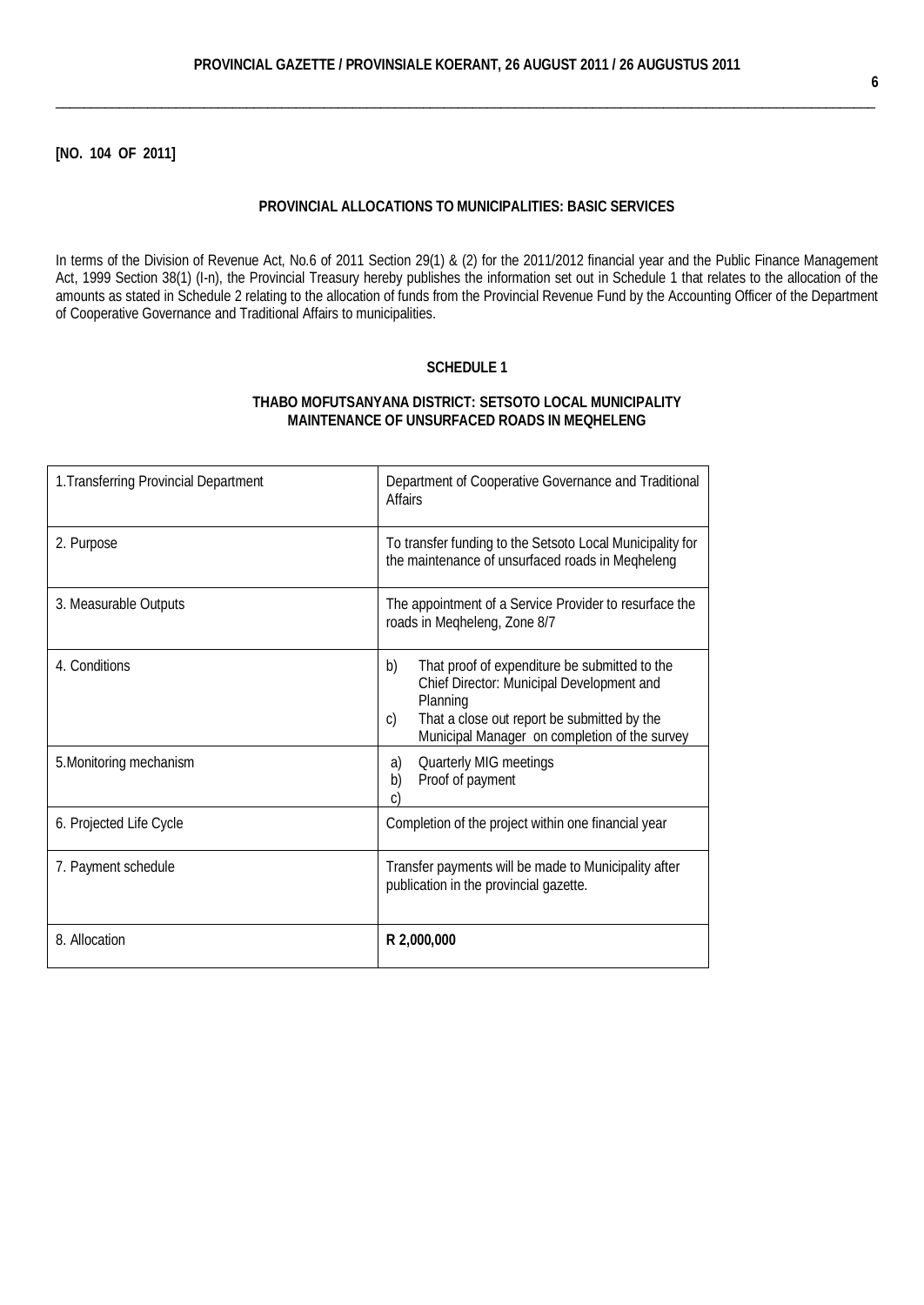|                    |                 |               | MAINTENANCE OF UNSURFACED ROADS IN MEQHELENG |            |                           |            | <b>ANNEXURE A</b>        |            |            |
|--------------------|-----------------|---------------|----------------------------------------------|------------|---------------------------|------------|--------------------------|------------|------------|
|                    |                 |               |                                              |            | PROVINCIAL FINANCIAL YEAR |            | MUNICIPAL FINANCIAL YEAR |            |            |
| Category           | $\overline{DC}$ | Number        | Municipality                                 | 2011/12    | 2012/13                   | 2013/14    | 2011/12                  | 2012/13    | 2013/14    |
|                    |                 |               |                                              | Allocation | Allocation                | Allocation | Allocation               | Allocation | Allocation |
|                    |                 |               |                                              | (R'000)    | (R'000)                   | (R'000)    | (R'000)                  | (R'000)    | (R'000)    |
| A                  |                 | <b>MAN</b>    | Mangaung                                     |            |                           |            |                          |            |            |
| $\mathsf C$        | DC 16           | <b>DC 16</b>  | Xhariep                                      |            |                           |            |                          |            |            |
| $\overline{B}$     | DC 16           | <b>FS 161</b> | Letsemeng                                    |            |                           |            |                          |            |            |
| B                  | DC 16           | FS 163        | Kopanong                                     |            |                           |            |                          |            |            |
| $\overline{B}$     | DC 16           | FS 163        | Mohokare                                     |            |                           |            |                          |            |            |
| $\overline{B}$     | <b>DC 17</b>    | <b>FS 171</b> | Naledi                                       |            |                           |            |                          |            |            |
| Total              |                 |               |                                              |            |                           |            |                          |            |            |
| С                  | <b>DC 18</b>    | <b>DC 18</b>  | Lejweleputswa                                |            |                           |            |                          |            |            |
| $\overline{B}$     | <b>DC 18</b>    | <b>FS 181</b> | Masilonyana                                  |            |                           |            |                          |            |            |
| B                  | <b>DC 18</b>    | <b>FS 182</b> | Tokologo                                     |            |                           |            |                          |            |            |
| $\overline{B}$     | <b>DC 18</b>    | <b>FS 183</b> | Tswelopele                                   |            |                           |            |                          |            |            |
| $\overline{B}$     | <b>DC 18</b>    | <b>FS 184</b> | Matjhabeng                                   |            |                           |            |                          |            |            |
| $\overline{B}$     | <b>DC 18</b>    | <b>FS 185</b> | Nala                                         |            |                           |            |                          |            |            |
| Total              |                 |               |                                              |            |                           |            |                          |            |            |
| С                  | DC 19           | <b>DC 19</b>  | Thabo Mofutsanyana                           |            |                           |            |                          |            |            |
| $\overline{B}$     | DC 19           | <b>FS 191</b> | Setsoto                                      | 2,000      |                           |            | 2,000                    |            |            |
| B                  | DC 19           | <b>FS 192</b> | Dihlabeng                                    |            |                           |            |                          |            |            |
| $\overline{B}$     | DC 19           | <b>FS 193</b> | Nketoana                                     |            |                           |            |                          |            |            |
| $\overline{B}$     | <b>DC 19</b>    | <b>FS 194</b> | Maluti-a-Phofung                             |            |                           |            |                          |            |            |
| $\overline{B}$     | DC 19           | <b>FS 195</b> | Phumelela                                    |            |                           |            |                          |            |            |
| $\overline{B}$     | <b>DC 17</b>    | FC 173        | Mantsopa                                     |            |                           |            |                          |            |            |
| Total              |                 |               |                                              |            |                           |            |                          |            |            |
| $\overline{C}$     | DC 20           | DC 20         | <b>Fezile Dabi</b>                           |            |                           |            |                          |            |            |
| $\overline{B}$     | DC 20           | <b>FS 201</b> | Moqhaka                                      |            |                           |            |                          |            |            |
| $\overline{B}$     | DC 20           | FS 203        | Ngwathe                                      |            |                           |            |                          |            |            |
| $\overline{B}$     | DC 20           | <b>FS 204</b> | Metsimaholo                                  |            |                           |            |                          |            |            |
| $\overline{B}$     | DC 20           | <b>FS 205</b> | Mafube                                       |            |                           |            |                          |            |            |
| Total              |                 |               |                                              |            |                           |            |                          |            |            |
| Unallocated        |                 |               |                                              |            |                           |            |                          |            |            |
| <b>Grand total</b> |                 |               |                                              | 2,000      |                           |            | 2,000                    |            |            |

**SCHEDULE 2**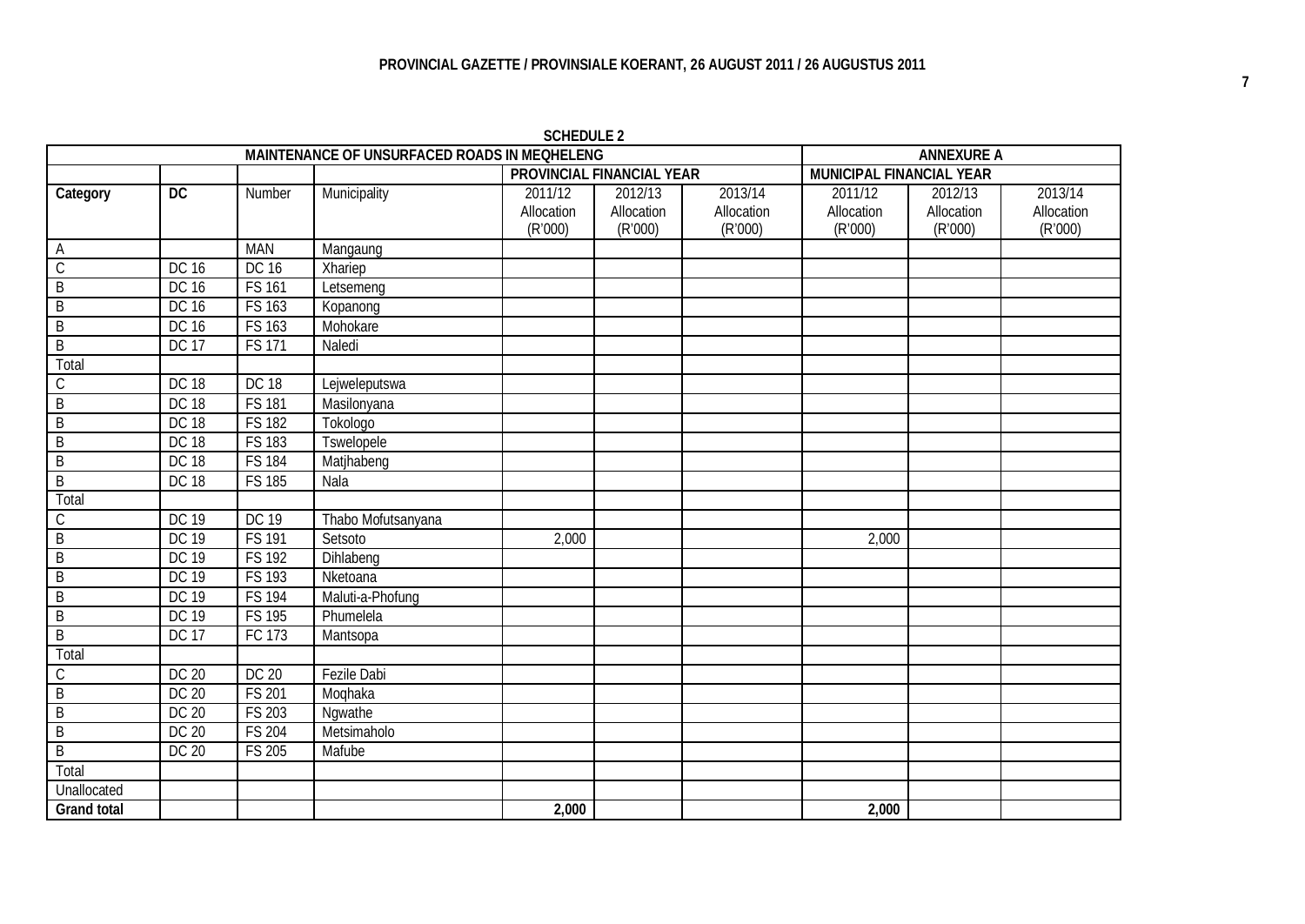**[NO. 105 OF 2011]**

#### **ALLOCATIONS TO MUNICIPALITIES IN TERMS OF LIMITED FINANCIAL SUPPORT**

In terms of the [Division of Revenue Act,](http://greengazette.co.za/acts/division-of-revenue-act_1998-028) [Act](http://greengazette.co.za/acts/act_1969-049) No 6 of 2011 Section 29(1) & (2) for the 2011/2012 financial year and the [Public Finance](http://greengazette.co.za/acts/public-finance-management-act_1999-001) [Management Act,](http://greengazette.co.za/acts/public-finance-management-act_1999-001) 1999 Section 38(1)(l-n), the Provincial Treasury hereby publishes the information set out in Schedule 1 that relates to the allocation of the amounts as stated in Schedule 2 relating to the allocation of funds from the Provincial Revenue Fund by the Accounting Officer of the [Department of Cooperative Governance](http://greengazette.co.za/departments/governance) and Traditional Affairs to municipalities

#### **SCHEDULE 1**

| <b>Transferring Provincial Department</b>     | Department of Human Settlements                                                                                                                                                                                                                                                                                                                                                                                                                                                                                                                                                                                                                 |
|-----------------------------------------------|-------------------------------------------------------------------------------------------------------------------------------------------------------------------------------------------------------------------------------------------------------------------------------------------------------------------------------------------------------------------------------------------------------------------------------------------------------------------------------------------------------------------------------------------------------------------------------------------------------------------------------------------------|
| 2. Purpose                                    | Level 1 Accreditation support for Mangaung Metro Municipality                                                                                                                                                                                                                                                                                                                                                                                                                                                                                                                                                                                   |
| 3. Measurable Outputs                         | In terms of the Accreditation framework follows functions.                                                                                                                                                                                                                                                                                                                                                                                                                                                                                                                                                                                      |
| Conditions<br>4.                              | The provision of Accreditation Support to Accredited Municipalities:<br>That the Mangaung Metro Municipality utilize the funding for<br>$\bullet$<br>Accreditation support<br>that the Mangaung Metro Municipality utilize part of the funding<br>$\bullet$<br>to appoint a service provider to develop an integrated<br>accreditation Business plan for Level 2 and 3 Accreditation<br>That the Mangaung Municipality perform the Level 1 functions<br>$\bullet$<br>in terms of the priority programmes approved by the MEC<br>That the funds be spent in terms of the PFMA<br>That the municipality submit monthly reports on the expenditure |
| 5. Allocation criteria                        | Allocations are based on Accreditation Framework and formal funding<br>requests from the municipality                                                                                                                                                                                                                                                                                                                                                                                                                                                                                                                                           |
| Monitoring mechanism<br>6.                    | Monthly expenditure reports.<br>$\bullet$<br>Monthly progress reports.                                                                                                                                                                                                                                                                                                                                                                                                                                                                                                                                                                          |
| 7. Projected Life                             | Maximum of 1 year                                                                                                                                                                                                                                                                                                                                                                                                                                                                                                                                                                                                                               |
| 8. Payment Schedule                           | Transfer will be made to Mangaung Metro Municipality<br>after<br>publication in the provincial gazette.                                                                                                                                                                                                                                                                                                                                                                                                                                                                                                                                         |
| 9. Reason not incorporated in Equitable Share | Allocation of R3,635,000 from the 2011/2012 Human Settlement<br>Development Grant                                                                                                                                                                                                                                                                                                                                                                                                                                                                                                                                                               |
| 10. Allocation                                | R3,635,000                                                                                                                                                                                                                                                                                                                                                                                                                                                                                                                                                                                                                                      |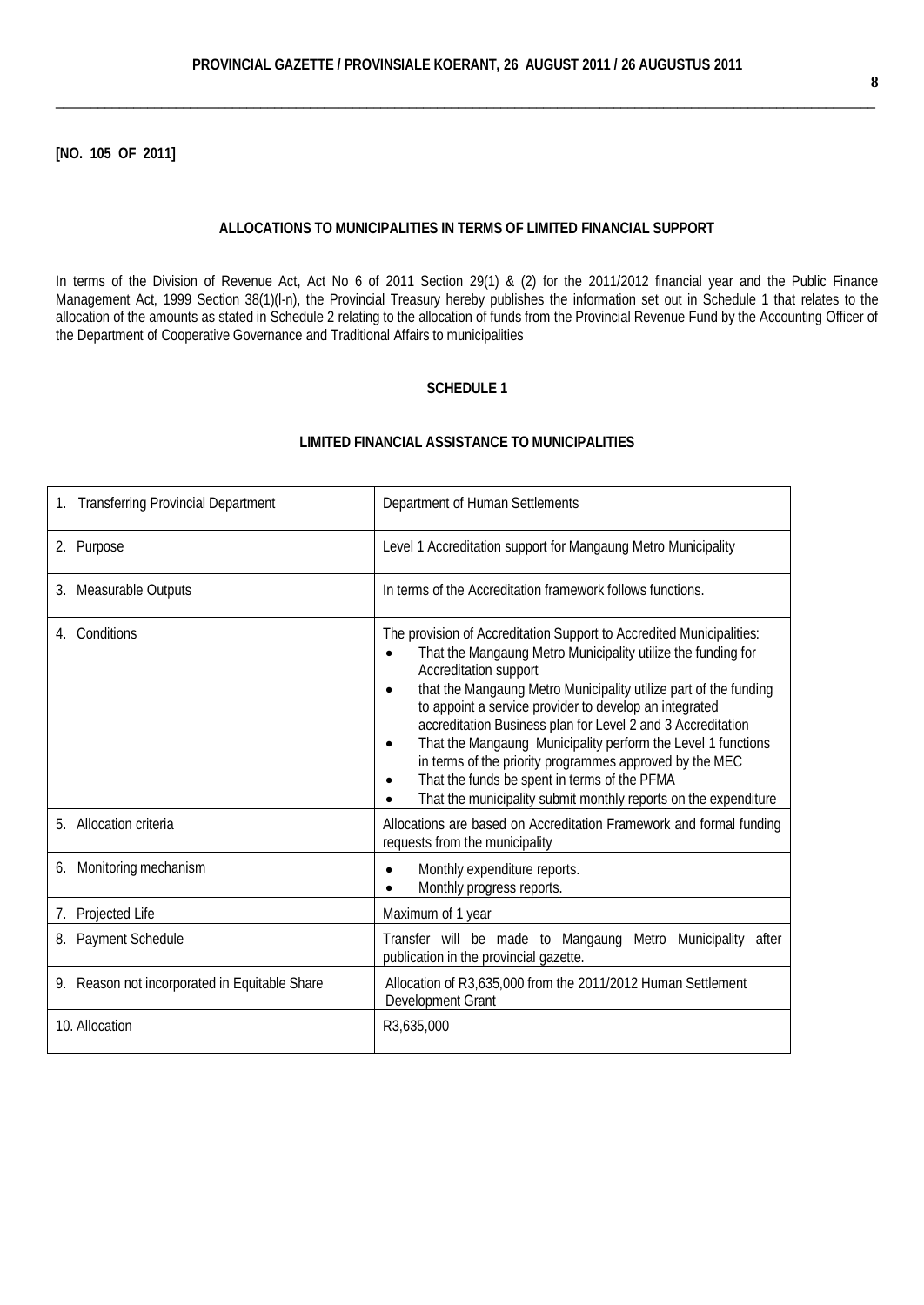| <b>LIMITED FINANCIAL ASSISTANCE TO MUNICIPALITIES</b> |              |               |                    |                           |            |            | <b>ANNEXURE A</b>        |            |            |
|-------------------------------------------------------|--------------|---------------|--------------------|---------------------------|------------|------------|--------------------------|------------|------------|
|                                                       |              |               |                    | PROVINCIAL FINANCIAL YEAR |            |            | MUNICIPAL FINANCIAL YEAR |            |            |
| Category                                              | DC           | Number        | Municipality       | 2011/2012                 | 2012/2013  | 2013/2014  | 2011/2012                | 2012/2013  | 2013/2014  |
|                                                       |              |               |                    | Allocation                | Allocation | Allocation | Allocation               | Allocation | Allocation |
|                                                       |              |               |                    | (R'000)                   | (R'000)    | (R'000)    | (R'000)                  | (R'000)    | (R'000)    |
| А                                                     |              | <b>MAN</b>    | Mangaung           | R <sub>3</sub> 635        |            |            | R3 635                   |            |            |
| $\mathsf C$                                           | <b>DC 16</b> | DC 16         | Xhariep            |                           |            |            |                          |            |            |
| $\overline{B}$                                        | <b>DC 16</b> | <b>FS 161</b> | Letsemeng          |                           |            |            |                          |            |            |
| B                                                     | DC 16        | FS 162        | Kopanong           |                           |            |            |                          |            |            |
| $\overline{B}$                                        | DC 16        | FS 163        | Mohokare           |                           |            |            |                          |            |            |
| $\overline{B}$                                        | <b>DC 17</b> | <b>FS 164</b> | Naledi             |                           |            |            |                          |            |            |
| Total                                                 |              |               |                    |                           |            |            |                          |            |            |
| С                                                     | <b>DC 18</b> | DC 18         | Lejweleputswa      |                           |            |            |                          |            |            |
| B                                                     | <b>DC 18</b> | <b>FS 181</b> | Masilonyana        |                           |            |            |                          |            |            |
| $\overline{B}$                                        | <b>DC 18</b> | <b>FS182</b>  | Tokologo           |                           |            |            |                          |            |            |
| $\overline{B}$                                        | <b>DC 18</b> | FS 183        | <b>Tswelopele</b>  |                           |            |            |                          |            |            |
| B                                                     | <b>DC 18</b> | <b>FS 184</b> | Matjhabeng         |                           |            |            |                          |            |            |
| $\overline{B}$                                        | <b>DC 18</b> | FS 185        | Nala               |                           |            |            |                          |            |            |
| <b>Total</b>                                          |              |               |                    |                           |            |            |                          |            |            |
| С                                                     | <b>DC 19</b> | DC 19         | Thabo Mofutsanyana |                           |            |            |                          |            |            |
| B                                                     | <b>DC 19</b> | <b>FS 191</b> | Setsoto            |                           |            |            |                          |            |            |
| B                                                     | <b>DC 19</b> | <b>FS192</b>  | Dihlabeng          |                           |            |            |                          |            |            |
| $\overline{B}$                                        | <b>DC 19</b> | FS 193        | Nketoana           |                           |            |            |                          |            |            |
| B                                                     | DC 19        | <b>FS 194</b> | Maluti-a-Phofung   |                           |            |            |                          |            |            |
| $\overline{B}$                                        | <b>DC 19</b> | FS 195        | Phumelela          |                           |            |            |                          |            |            |
| $\overline{B}$                                        | <b>DC 17</b> | <b>FS 196</b> | Mantsopa           |                           |            |            |                          |            |            |
| <b>Total</b>                                          |              |               |                    |                           |            |            |                          |            |            |
| С                                                     | <b>DC 20</b> | DC 20         | <b>Fezile Dabi</b> |                           |            |            |                          |            |            |
| $\overline{B}$                                        | <b>DC 20</b> | FS 201        | Moqhaka            |                           |            |            |                          |            |            |
| $\overline{B}$                                        | <b>DC 20</b> | FS 203        | Ngwathe            |                           |            |            |                          |            |            |
| $\overline{B}$                                        | <b>DC 20</b> | <b>FS 204</b> | Metsimaholo        |                           |            |            |                          |            |            |
| $\overline{B}$                                        | <b>DC 20</b> | FS 205        | Mafube             |                           |            |            |                          |            |            |
| Total                                                 |              |               |                    |                           |            |            |                          |            |            |
| <b>Unallocated</b>                                    |              |               |                    |                           |            |            |                          |            |            |
| <b>GRAND TOTAL</b>                                    |              |               |                    | R3 635                    |            |            | R3 635                   |            |            |

**SCHEDULE 2**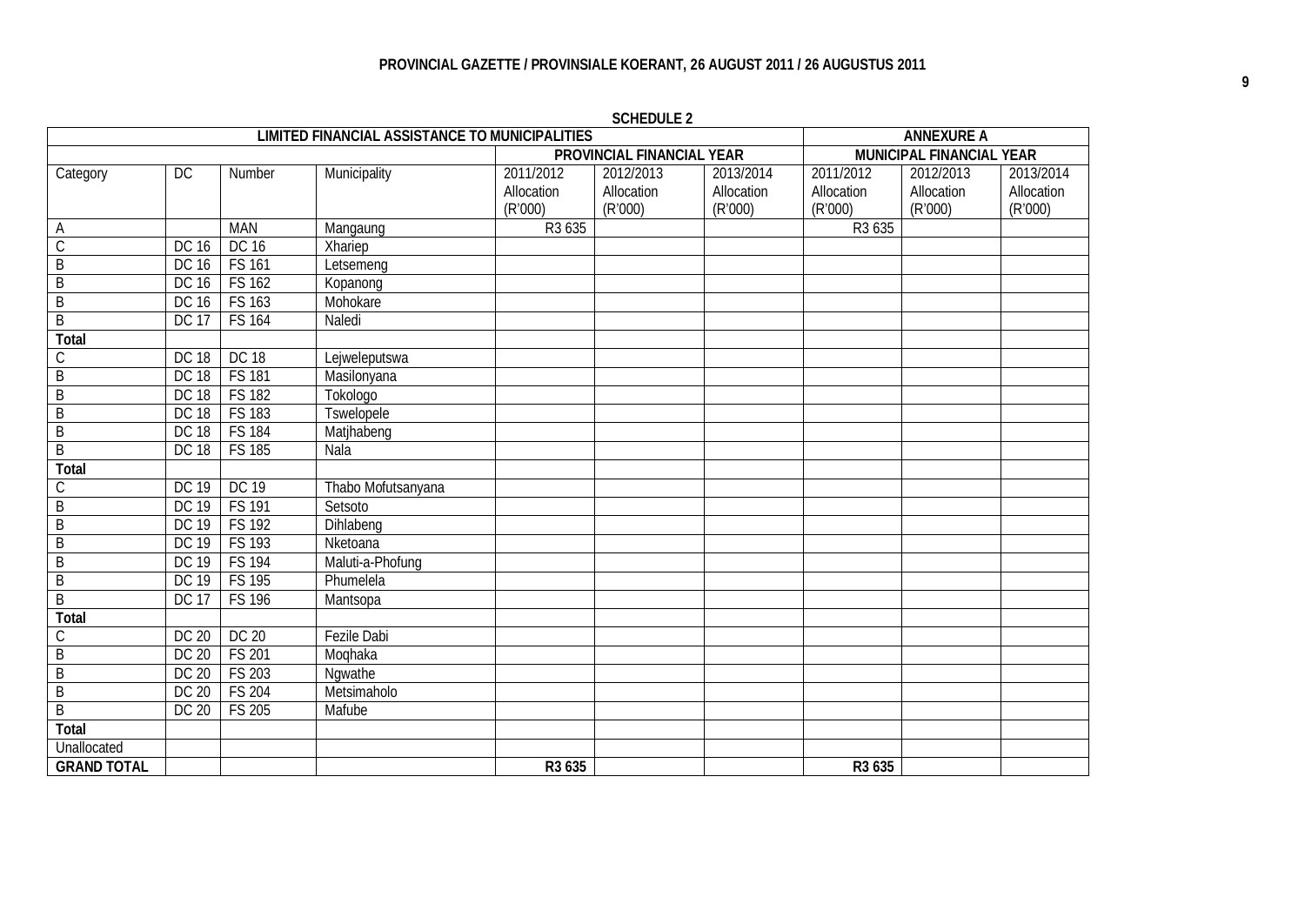**[NO. 106 OF 2011]**

## **ALLOCATIONS TO MUNICIPALITIES IN TERMS OF LIMITED FINANCIAL SUPPORT**

In terms of the [Division of Revenue Act,](http://greengazette.co.za/acts/division-of-revenue-act_1998-028) [Act](http://greengazette.co.za/acts/act_1969-049) No 6 of 2011 Section 29(1) & (2) for the 2011/2012 financial year and the Public [Finance](http://greengazette.co.za/acts/public-finance-management-act_1999-001)  [Management Act,](http://greengazette.co.za/acts/public-finance-management-act_1999-001) 1999 Section 38(1)(l-n), the Provincial Treasury hereby publishes the information set out in Schedule 1 that relates to the allocation of the amounts as stated in Schedule 2 relating to the allocation of funds from the Provincial Revenue Fund by the Accounting Officer of the Department [of Cooperative Governance](http://greengazette.co.za/departments/governance) and Traditional Affairs to municipalities

#### **SCHEDULE 1**

| 1. Transferring Provincial Department            | Department of Cooperative Governance and Traditional Affairs                                                                                                                                                                                                                                             |
|--------------------------------------------------|----------------------------------------------------------------------------------------------------------------------------------------------------------------------------------------------------------------------------------------------------------------------------------------------------------|
| 2. Purpose                                       | To assist medium and small Municipalities experiencing severe<br>financial problems to restructure their financial positions and<br>organizations over the medium term.                                                                                                                                  |
| 3. Measurable Outputs                            | The provision of limited financial assistance to those Municipalities<br>facing critical financial problems.                                                                                                                                                                                             |
| 4. Conditions                                    | The provision of limited financial assistance to the Municipality facing<br>critical financial problems:<br>Acknowledge receipt of the funds from the Department;<br>✓<br>Report back on the appropriation of the funds and confirming of<br>the settlement of the Legal Costs                           |
| 5. Allocation criteria                           | Allocations are based on financial position of Municipalities.                                                                                                                                                                                                                                           |
| 6. Monitoring mechanism                          | Monthly expenditure reports.<br>Monthly progress reports.                                                                                                                                                                                                                                                |
| 7. Projected Life                                | Maximum of 1 year                                                                                                                                                                                                                                                                                        |
| 8. Payment Schedule                              | Payment with regard to financial support will be made according to the<br>conditions of paragraph 4.                                                                                                                                                                                                     |
| Reason not incorporated in Equitable Share<br>9. | According to Section 154(1) of the Constitution, the National<br>Government and the Provincial Governments, by legislative and other<br>measures, must support and strengthen the capacity of Municipalities<br>to manage their own affairs, to exercise their powers and to perform<br>their functions. |
|                                                  |                                                                                                                                                                                                                                                                                                          |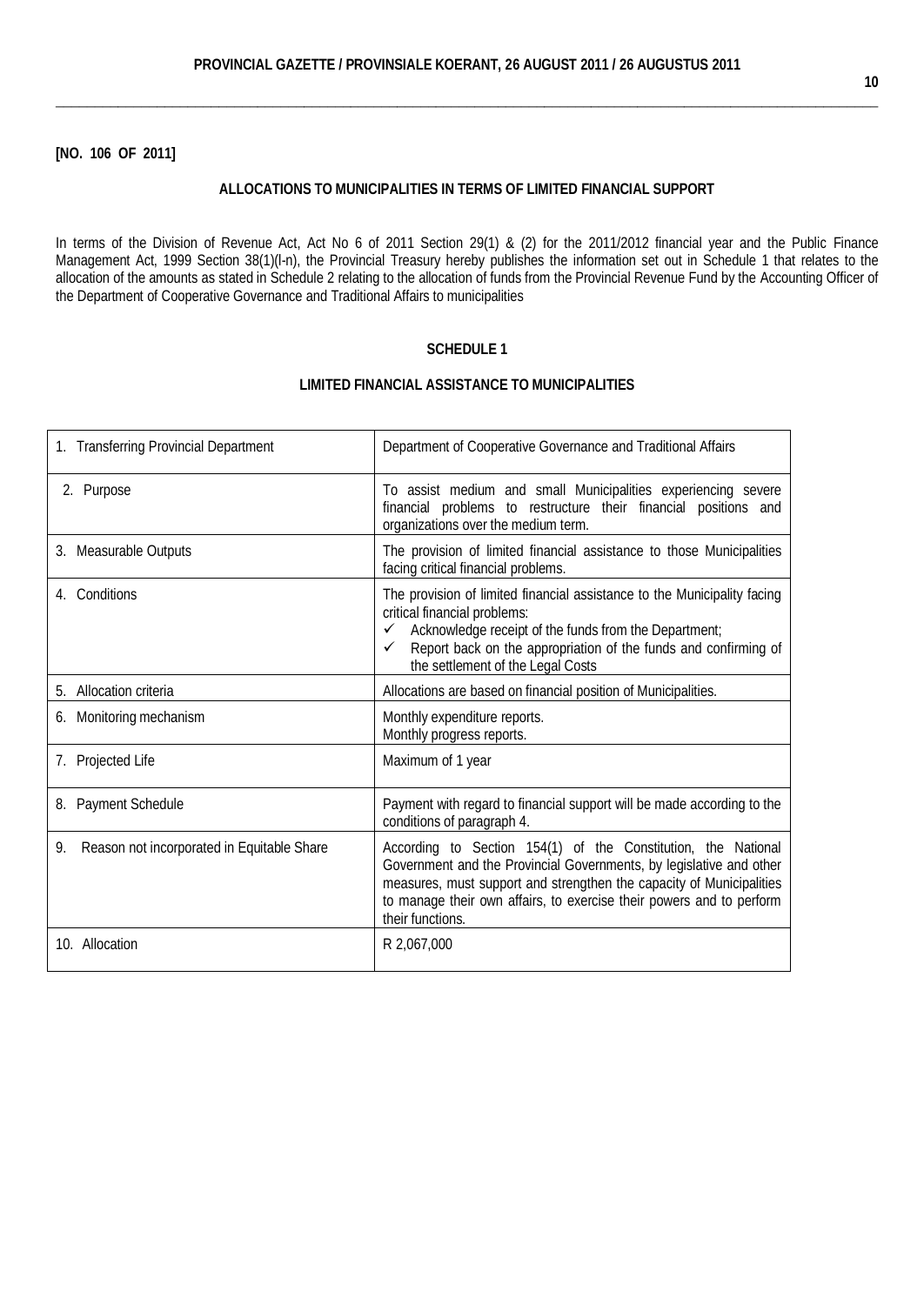| <b>SCHEDULE 2</b> |  |
|-------------------|--|
|-------------------|--|

|                              |              |               | <b>LIMITED FINANCIAL ASSISTANCE TO MUNICIPALITIES</b> |                         |                           |                         |                         | <b>ANNEXURE A</b>        |                         |
|------------------------------|--------------|---------------|-------------------------------------------------------|-------------------------|---------------------------|-------------------------|-------------------------|--------------------------|-------------------------|
|                              |              |               |                                                       |                         | PROVINCIAL FINANCIAL YEAR |                         |                         | MUNICIPAL FINANCIAL YEAR |                         |
| Category                     | DC           | Number        | Municipality                                          | 2011/2012<br>Allocation | 2012/2013<br>Allocation   | 2013/2014<br>Allocation | 2011/2012<br>Allocation | 2012/2013<br>Allocation  | 2013/2014<br>Allocation |
|                              |              |               |                                                       | (R'000)                 | (R'000)                   | (R'000)                 | (R'000)                 | (R'000)                  | (R'000)                 |
| A                            |              | <b>MAN</b>    | Mangaung                                              |                         |                           |                         |                         |                          |                         |
| $\overline{C}$               | DC 16        | DC 16         | Xhariep                                               |                         |                           |                         |                         |                          |                         |
| $\overline{B}$               | DC 16        | <b>FS 161</b> | Letsemeng                                             |                         |                           |                         |                         |                          |                         |
| B                            | DC 16        | <b>FS 162</b> | Kopanong                                              |                         |                           |                         |                         |                          |                         |
| B                            | DC 16        | <b>FS 163</b> | Mohokare                                              |                         |                           |                         | 2,067                   |                          |                         |
| $\overline{B}$               | <b>DC 17</b> | <b>FS 164</b> | Naledi                                                | 2,067                   |                           |                         |                         |                          |                         |
| Total                        |              |               |                                                       | 2,067                   |                           |                         | 2,067                   |                          |                         |
| C                            | <b>DC 18</b> | <b>DC 18</b>  | Lejweleputswa                                         |                         |                           |                         |                         |                          |                         |
| B                            | <b>DC 18</b> | <b>FS 181</b> | Masilonyana                                           |                         |                           |                         |                         |                          |                         |
| $\overline{B}$               | <b>DC 18</b> | <b>FS 182</b> | Tokologo                                              |                         |                           |                         |                         |                          |                         |
| $\overline{B}$               | <b>DC 18</b> | <b>FS 183</b> | <b>Tswelopele</b>                                     |                         |                           |                         |                         |                          |                         |
| B                            | <b>DC 18</b> | <b>FS 184</b> | Matjhabeng                                            |                         |                           |                         |                         |                          |                         |
| $\overline{B}$               | <b>DC 18</b> | <b>FS 185</b> | Nala                                                  |                         |                           |                         |                         |                          |                         |
| <b>Total</b>                 |              |               |                                                       |                         |                           |                         |                         |                          |                         |
| $\mathcal{C}$                | <b>DC 19</b> | <b>DC 19</b>  | Thabo Mofutsanyana                                    |                         |                           |                         |                         |                          |                         |
| B                            | <b>DC 19</b> | <b>FS 191</b> | Setsoto                                               |                         |                           |                         |                         |                          |                         |
| $\overline{B}$               | <b>DC 19</b> | <b>FS 192</b> | Dihlabeng                                             |                         |                           |                         |                         |                          |                         |
| B                            | <b>DC 19</b> | <b>FS 193</b> | Nketoana                                              |                         |                           |                         |                         |                          |                         |
| $\mathsf B$                  | DC 19        | <b>FS 194</b> | Maluti-a-Phofung                                      |                         |                           |                         |                         |                          |                         |
| $\overline{B}$               | <b>DC 19</b> | <b>FS 195</b> | Phumelela                                             |                         |                           |                         |                         |                          |                         |
| $\overline{B}$               | <b>DC 17</b> | <b>FS 196</b> | Mantsopa                                              |                         |                           |                         |                         |                          |                         |
| Total                        |              |               |                                                       |                         |                           |                         |                         |                          |                         |
| С                            | DC 20        | <b>DC 20</b>  | <b>Fezile Dabi</b>                                    |                         |                           |                         |                         |                          |                         |
| $\overline{B}$               | DC 20        | <b>FS 201</b> | Moghaka                                               |                         |                           |                         |                         |                          |                         |
| $\overline{B}$               | DC 20        | <b>FS 203</b> | Nqwathe                                               |                         |                           |                         |                         |                          |                         |
| $\overline{B}$               | <b>DC 20</b> | <b>FS 204</b> | Metsimaholo                                           |                         |                           |                         |                         |                          |                         |
| $\overline{B}$               | DC 20        | <b>FS 205</b> | Mafube                                                |                         |                           |                         |                         |                          |                         |
| Total                        |              |               |                                                       |                         |                           |                         |                         |                          |                         |
| Unallocated                  |              |               |                                                       |                         |                           |                         |                         |                          |                         |
| <b>GRAND</b><br><b>TOTAL</b> |              |               |                                                       | 2,067                   |                           |                         | 2,067                   |                          |                         |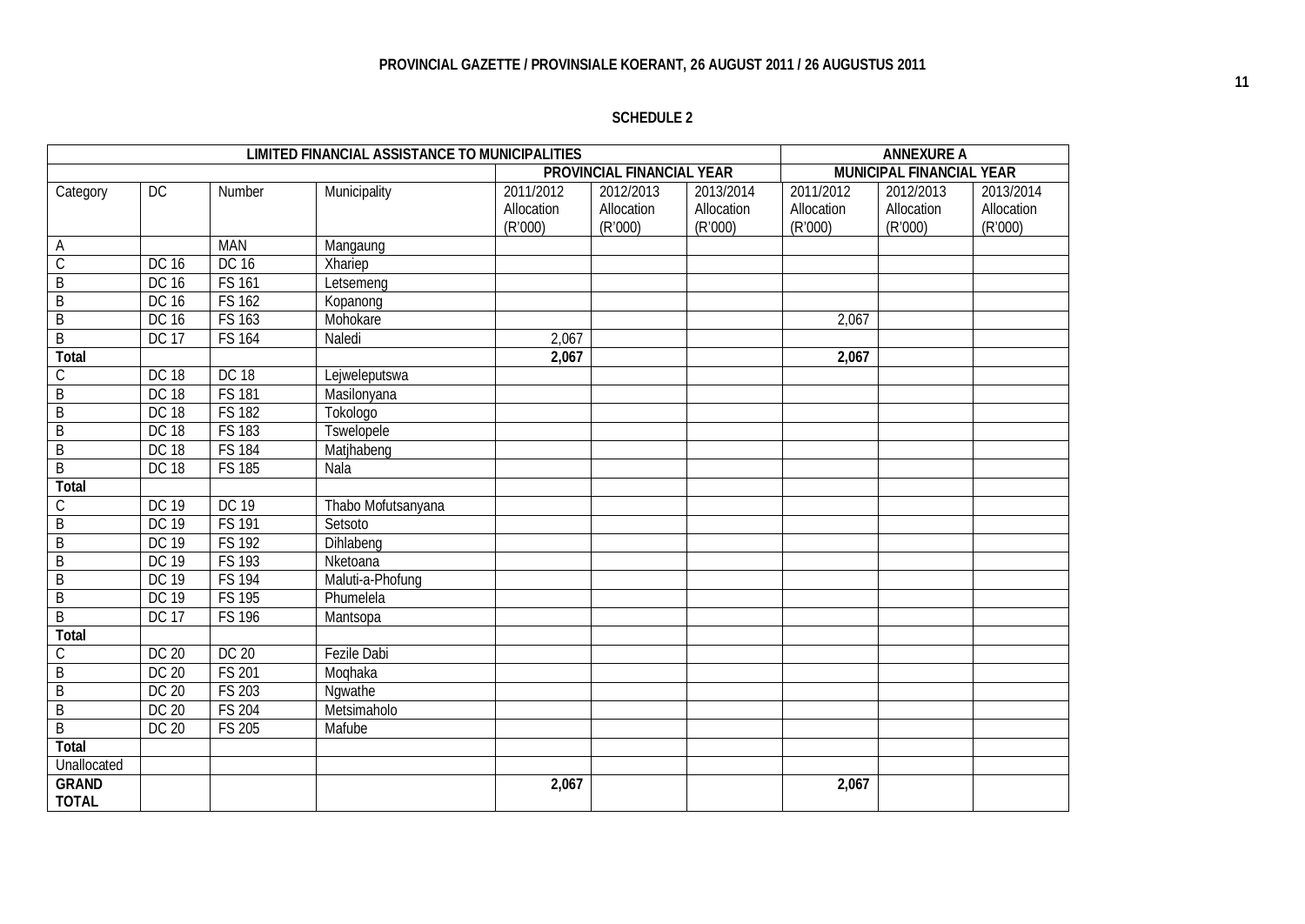## **[NO. 107 OF 2011]**

#### **ALLOCATIONS TO MUNICIPALITIES IN TERMS OF LIMITED FINANCIAL SUPPORT**

In terms of the [Division of Revenue Act,](http://greengazette.co.za/acts/division-of-revenue-act_1998-028) [Act](http://greengazette.co.za/acts/act_1969-049) No 6 of 2011 Section 29(1) & (2) for the 2011/2012 financial year and the Public [Finance](http://greengazette.co.za/acts/public-finance-management-act_1999-001)  [Management Act,](http://greengazette.co.za/acts/public-finance-management-act_1999-001) 1999 Section 38(1)(l-n), the Provincial Treasury hereby publishes the information set out in Schedule 1 that relates to the allocation of the amounts as stated in Schedule 2 relating to the allocation of funds from the Provincial Revenue Fund by the Accounting Officer of the [Department of Cooperative Governance](http://greengazette.co.za/departments/governance) and Traditional Affairs to municipalities

## **SCHEDULE 1**

| 1. | <b>Transferring Provincial Department</b>  | Department of Cooperative Governance and Traditional Affairs                                                                                                                                                                                                                                             |
|----|--------------------------------------------|----------------------------------------------------------------------------------------------------------------------------------------------------------------------------------------------------------------------------------------------------------------------------------------------------------|
| 2. | Purpose                                    | To assist medium and small Municipalities experiencing severe<br>financial problems to restructure their financial positions and<br>organizations over the medium term.                                                                                                                                  |
| 3. | Measurable Outputs                         | The provision of limited financial assistance to those Municipalities<br>facing critical financial problems.                                                                                                                                                                                             |
| 4. | Conditions                                 | The provision of limited financial assistance to the Municipality facing<br>critical financial problems:<br>That receipt of the funds be acknowledged;<br>That the funds be utilised for the Total Cost to Employer Package<br>✓<br>of the Chief Financial Officer                                       |
| 5. | Allocation criteria                        | Allocations are based on financial position of Municipalities.                                                                                                                                                                                                                                           |
| 6. | Monitoring mechanism                       | Monthly expenditure reports.<br>Monthly progress reports.                                                                                                                                                                                                                                                |
| 7. | Projected Life                             | Maximum of 1 year                                                                                                                                                                                                                                                                                        |
| 8. | Payment Schedule                           | Payment with regard to financial support will be made according to the<br>conditions of paragraph 4.                                                                                                                                                                                                     |
| 9. | Reason not incorporated in Equitable Share | According to Section 154(1) of the Constitution, the National<br>Government and the Provincial Governments, by legislative and other<br>measures, must support and strengthen the capacity of Municipalities<br>to manage their own affairs, to exercise their powers and to perform<br>their functions. |
|    | 10. Allocation                             | R 782,000                                                                                                                                                                                                                                                                                                |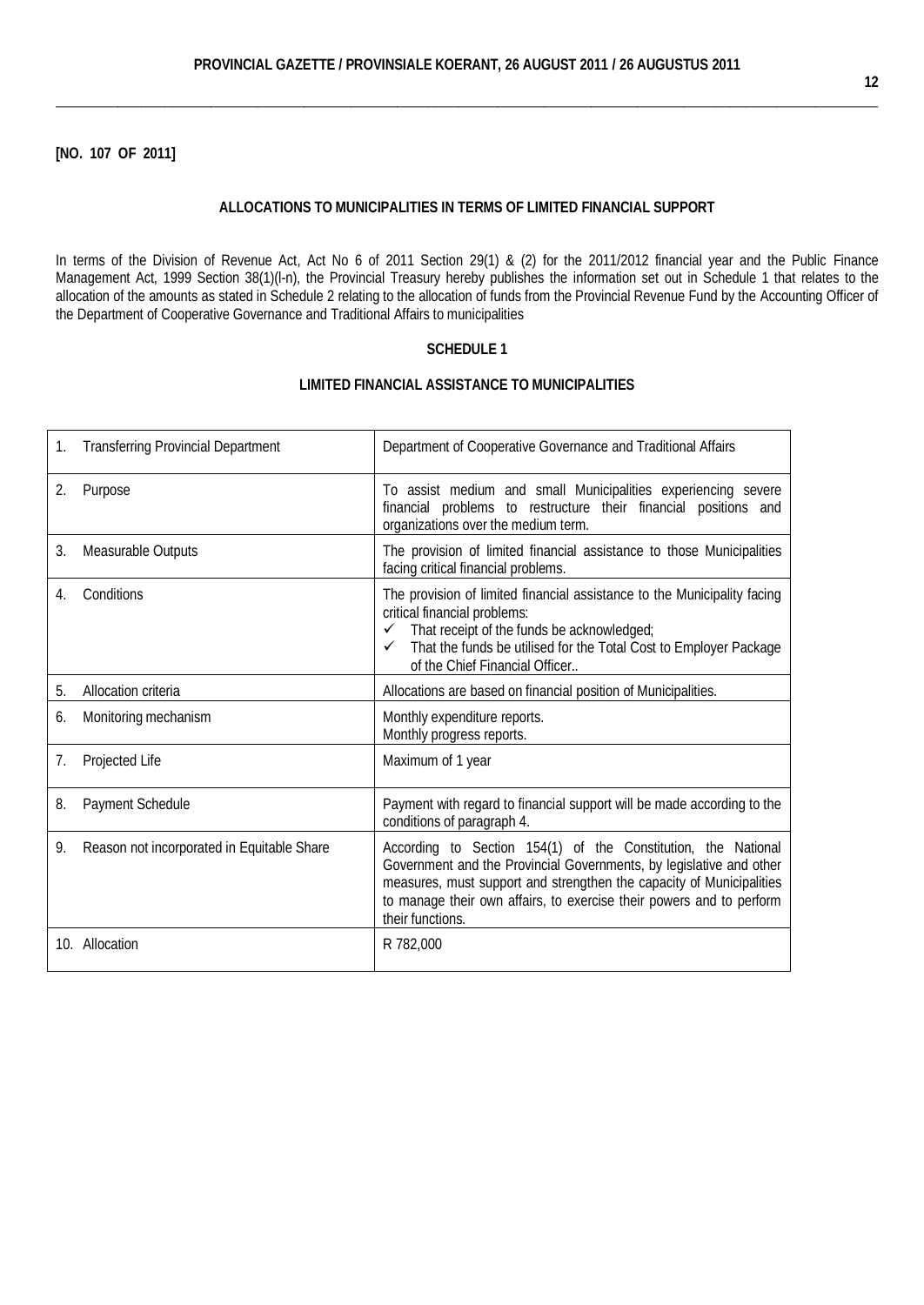## **SCHEDULE 2**

|                         |              |               | <b>LIMITED FINANCIAL ASSISTANCE TO MUNICIPALITIES</b> |            |                           |            |            | <b>ANNEXURE A</b>        |            |
|-------------------------|--------------|---------------|-------------------------------------------------------|------------|---------------------------|------------|------------|--------------------------|------------|
|                         |              |               |                                                       |            | PROVINCIAL FINANCIAL YEAR |            |            | MUNICIPAL FINANCIAL YEAR |            |
| Category                | <b>DC</b>    | Number        | Municipality                                          | 2011/2012  | 2012/2013                 | 2013/2014  | 2011/2012  | 2012/2013                | 2013/2014  |
|                         |              |               |                                                       | Allocation | Allocation                | Allocation | Allocation | Allocation               | Allocation |
|                         |              |               |                                                       | (R'000)    | (R'000)                   | (R'000)    | (R'000)    | (R'000)                  | (R'000)    |
| Α                       |              | <b>MAN</b>    | Mangaung                                              |            |                           |            |            |                          |            |
| $\overline{C}$          | <b>DC 16</b> | DC 16         | Xhariep                                               |            |                           |            |            |                          |            |
| $\overline{B}$          | <b>DC 16</b> | <b>FS 161</b> | Letsemeng                                             |            |                           |            |            |                          |            |
| B                       | <b>DC 16</b> | <b>FS 162</b> | Kopanong                                              |            |                           |            |            |                          |            |
| B                       | <b>DC 16</b> | <b>FS 163</b> | Mohokare                                              |            |                           |            |            |                          |            |
| B                       | <b>DC 17</b> | <b>FS 164</b> | Naledi                                                |            |                           |            |            |                          |            |
| Total                   |              |               |                                                       |            |                           |            |            |                          |            |
| $\overline{C}$          | <b>DC 18</b> | <b>DC 18</b>  | Lejweleputswa                                         |            |                           |            |            |                          |            |
| $\overline{\mathsf{B}}$ | <b>DC 18</b> | <b>FS 181</b> | Masilonyana                                           |            |                           |            |            |                          |            |
| $\overline{B}$          | <b>DC 18</b> | <b>FS 182</b> | Tokologo                                              |            |                           |            |            |                          |            |
| $\overline{B}$          | <b>DC 18</b> | <b>FS 183</b> | <b>Tswelopele</b>                                     |            |                           |            |            |                          |            |
| B                       | <b>DC 18</b> | <b>FS 184</b> | Matjhabeng                                            |            |                           |            |            |                          |            |
| $\overline{B}$          | <b>DC 18</b> | <b>FS 185</b> | Nala                                                  |            |                           |            |            |                          |            |
| Total                   |              |               |                                                       |            |                           |            |            |                          |            |
| С                       | <b>DC 19</b> | DC 19         | Thabo Mofutsanyana                                    |            |                           |            |            |                          |            |
| B                       | <b>DC 19</b> | <b>FS 191</b> | Setsoto                                               |            |                           |            |            |                          |            |
| B                       | <b>DC 19</b> | <b>FS 192</b> | Dihlabeng                                             |            |                           |            |            |                          |            |
| B                       | <b>DC 19</b> | <b>FS 193</b> | Nketoana                                              |            |                           |            |            |                          |            |
| B                       | <b>DC 19</b> | <b>FS 194</b> | Maluti-a-Phofung                                      |            |                           |            |            |                          |            |
| $\overline{B}$          | <b>DC 19</b> | <b>FS 195</b> | Phumelela                                             | 782        |                           |            | 782        |                          |            |
| $\overline{B}$          | <b>DC 17</b> | <b>FS 196</b> | Mantsopa                                              |            |                           |            |            |                          |            |
| Total                   |              |               |                                                       | 782        |                           |            | 782        |                          |            |
| С                       | <b>DC 20</b> | DC 20         | <b>Fezile Dabi</b>                                    |            |                           |            |            |                          |            |
| B                       | <b>DC 20</b> | <b>FS 201</b> | Moqhaka                                               |            |                           |            |            |                          |            |
| B                       | <b>DC 20</b> | FS 203        | Ngwathe                                               |            |                           |            |            |                          |            |
| $\overline{\mathsf{B}}$ | <b>DC 20</b> | <b>FS 204</b> | Metsimaholo                                           |            |                           |            |            |                          |            |
| $\overline{B}$          | <b>DC 20</b> | <b>FS 205</b> | Mafube                                                |            |                           |            |            |                          |            |
| Total                   |              |               |                                                       |            |                           |            |            |                          |            |
| Unallocated             |              |               |                                                       |            |                           |            |            |                          |            |
| <b>GRAND</b>            |              |               |                                                       | 782        |                           |            | 782        |                          |            |
| <b>TOTAL</b>            |              |               |                                                       |            |                           |            |            |                          |            |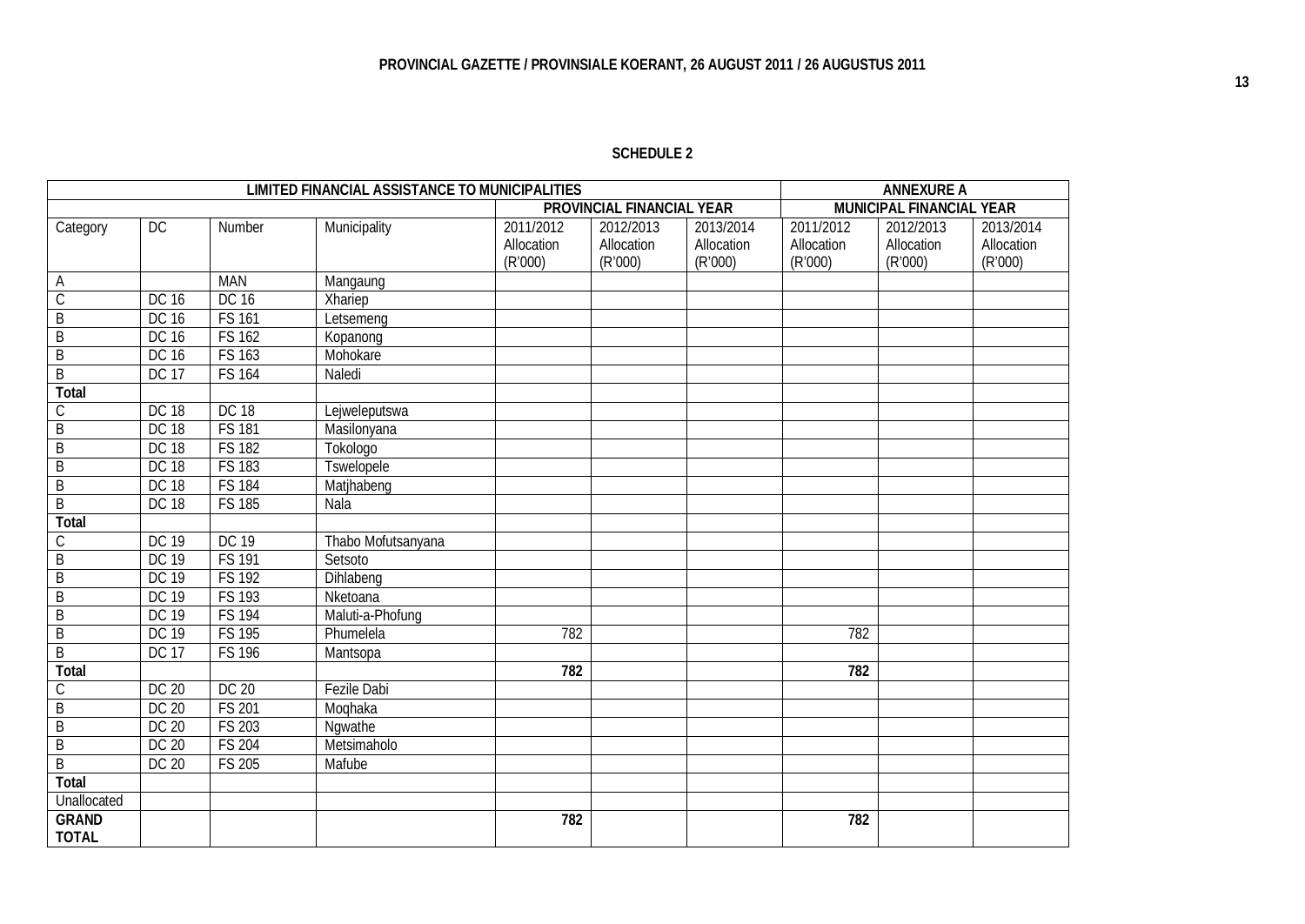**[NO. 108 OF 2011]**

#### **ALLOCATIONS TO MUNICIPALITIES IN TERMS OF LIMITED FINANCIAL SUPPORT**

In terms of the [Division of Revenue Act,](http://greengazette.co.za/acts/division-of-revenue-act_1998-028) [Act](http://greengazette.co.za/acts/act_1969-049) No 6 of 2011 Section 29(1) & (2) for the 2011/2012 financial year and the [Public Finance](http://greengazette.co.za/acts/public-finance-management-act_1999-001) [Management Act,](http://greengazette.co.za/acts/public-finance-management-act_1999-001) 1999 Section 38(1)(l-n), the Provincial Treasury hereby publishes the information set out in Schedule 1 that relates to the allocation of the amounts as stated in Schedule 2 relating to the allocation of funds from the Provincial Revenue Fund by the Accounting Officer of the [Department of Cooperative Governance](http://greengazette.co.za/departments/governance) and Traditional Affairs to municipalities

#### **SCHEDULE 1**

| <b>Transferring Provincial Department</b><br>1. | Department of Cooperative Governance and Traditional Affairs                                                                                                                                                                                                                                                                                                                                                                                                                                                                                                                                                                                                                                                                                                                                                 |
|-------------------------------------------------|--------------------------------------------------------------------------------------------------------------------------------------------------------------------------------------------------------------------------------------------------------------------------------------------------------------------------------------------------------------------------------------------------------------------------------------------------------------------------------------------------------------------------------------------------------------------------------------------------------------------------------------------------------------------------------------------------------------------------------------------------------------------------------------------------------------|
| 2. Purpose                                      | To assist medium and small Municipalities experiencing severe<br>financial problems to restructure their financial positions and<br>organizations over the medium term.                                                                                                                                                                                                                                                                                                                                                                                                                                                                                                                                                                                                                                      |
| Measurable Outputs<br>3.                        | The provision of limited financial assistance to those Municipalities<br>facing critical financial problems.                                                                                                                                                                                                                                                                                                                                                                                                                                                                                                                                                                                                                                                                                                 |
| Conditions<br>4.                                | The provision of limited financial assistance to the Municipality facing<br>critical financial problems:<br>That receipt of the funds be acknowledged;<br>$\checkmark$<br>That the Local Municipality considers and introduces immediate<br>$\checkmark$<br>steps to address the deteriorating debtors situation through the<br>implementation of credit control and indigent support actions and<br>report back to the Department of progress in this regard;<br>That steps be identified in liaison with the Department and<br>✓<br>Provincial Treasury pertaining to the implementation of economic,<br>cost reflective tariffs within its revenue parameter constraints that<br>would generate increased revenue for Council to meet both its<br>operational expenses and obligations towards creditors. |
| Allocation criteria<br>5.                       | Allocations are based on financial position of Municipalities.                                                                                                                                                                                                                                                                                                                                                                                                                                                                                                                                                                                                                                                                                                                                               |
| Monitoring mechanism<br>6.                      | Monthly expenditure reports.<br>Monthly progress reports.                                                                                                                                                                                                                                                                                                                                                                                                                                                                                                                                                                                                                                                                                                                                                    |
| Projected Life<br>7.                            | Maximum of 1 year                                                                                                                                                                                                                                                                                                                                                                                                                                                                                                                                                                                                                                                                                                                                                                                            |
| 8. Payment Schedule                             | Payment with regard to financial support will be made according to the<br>conditions of paragraph 4.                                                                                                                                                                                                                                                                                                                                                                                                                                                                                                                                                                                                                                                                                                         |
| 9. Reason not incorporated in Equitable Share   | According to Section 154(1) of the Constitution, the National<br>Government and the Provincial Governments, by legislative and other<br>measures, must support and strengthen the capacity of Municipalities<br>to manage their own affairs, to exercise their powers and to perform<br>their functions.                                                                                                                                                                                                                                                                                                                                                                                                                                                                                                     |
| 10. Allocation                                  | R 3,451,000                                                                                                                                                                                                                                                                                                                                                                                                                                                                                                                                                                                                                                                                                                                                                                                                  |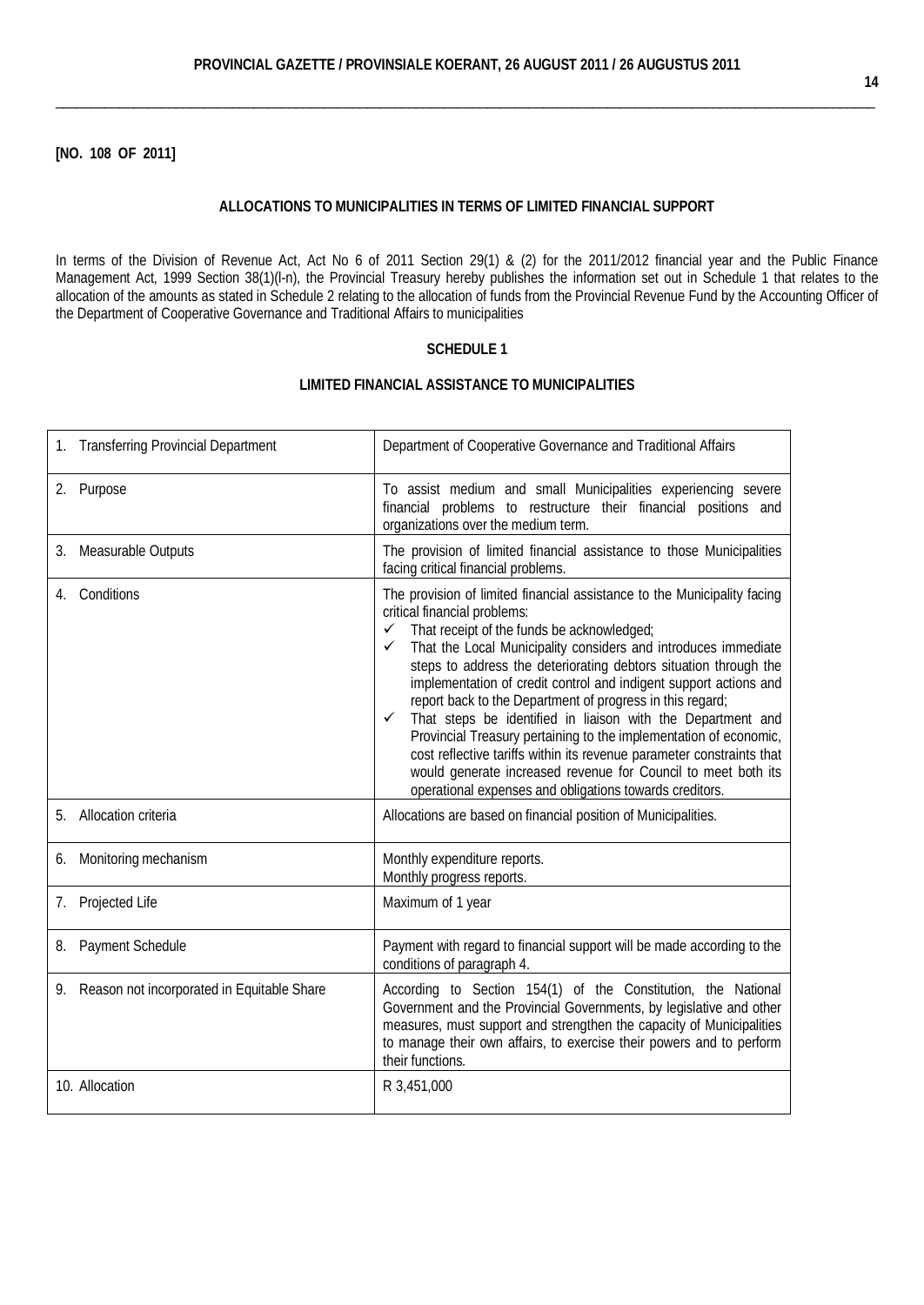## **SCHEDULE 2**

|                |              |               | LIMITED FINANCIAL ASSISTANCE TO MUNICIPALITIES |                                    |                                    |                                    |                                    | <b>ANNEXURE A</b>                  |                                    |
|----------------|--------------|---------------|------------------------------------------------|------------------------------------|------------------------------------|------------------------------------|------------------------------------|------------------------------------|------------------------------------|
|                |              |               |                                                |                                    | PROVINCIAL FINANCIAL YEAR          |                                    |                                    | MUNICIPAL FINANCIAL YEAR           |                                    |
| Category       | DC           | Number        | Municipality                                   | 2011/2012<br>Allocation<br>(R'000) | 2012/2013<br>Allocation<br>(R'000) | 2013/2014<br>Allocation<br>(R'000) | 2011/2012<br>Allocation<br>(R'000) | 2012/2013<br>Allocation<br>(R'000) | 2013/2014<br>Allocation<br>(R'000) |
| A              |              | <b>MAN</b>    | Mangaung                                       |                                    |                                    |                                    |                                    |                                    |                                    |
| $\overline{C}$ | <b>DC 16</b> | DC 16         | Xhariep                                        |                                    |                                    |                                    |                                    |                                    |                                    |
| $\overline{B}$ | <b>DC 16</b> | FS 161        | Letsemeng                                      |                                    |                                    |                                    |                                    |                                    |                                    |
| $\overline{B}$ | <b>DC 16</b> | <b>FS 162</b> | Kopanong                                       |                                    |                                    |                                    |                                    |                                    |                                    |
| $\sf B$        | <b>DC 16</b> | FS 163        | Mohokare                                       | 3,451                              |                                    |                                    | 3,451                              |                                    |                                    |
| $\overline{B}$ | <b>DC 17</b> | <b>FS 164</b> | Naledi                                         |                                    |                                    |                                    |                                    |                                    |                                    |
| Total          |              |               |                                                | 3,451                              |                                    |                                    | 3,451                              |                                    |                                    |
| С              | <b>DC 18</b> | <b>DC 18</b>  | Lejweleputswa                                  |                                    |                                    |                                    |                                    |                                    |                                    |
| $\overline{B}$ | <b>DC 18</b> | <b>FS 181</b> | Masilonyana                                    |                                    |                                    |                                    |                                    |                                    |                                    |
| $\sf B$        | <b>DC 18</b> | <b>FS 182</b> | Tokologo                                       |                                    |                                    |                                    |                                    |                                    |                                    |
| $\overline{B}$ | <b>DC 18</b> | <b>FS 183</b> | <b>Tswelopele</b>                              |                                    |                                    |                                    |                                    |                                    |                                    |
| $\overline{B}$ | <b>DC 18</b> | <b>FS 184</b> | Matjhabeng                                     |                                    |                                    |                                    |                                    |                                    |                                    |
| $\overline{B}$ | <b>DC 18</b> | <b>FS 185</b> | Nala                                           |                                    |                                    |                                    |                                    |                                    |                                    |
| Total          |              |               |                                                |                                    |                                    |                                    |                                    |                                    |                                    |
| C              | <b>DC 19</b> | <b>DC 19</b>  | Thabo Mofutsanyana                             |                                    |                                    |                                    |                                    |                                    |                                    |
| Β              | <b>DC 19</b> | <b>FS 191</b> | Setsoto                                        |                                    |                                    |                                    |                                    |                                    |                                    |
| $\mathsf B$    | <b>DC 19</b> | FS 192        | Dihlabeng                                      |                                    |                                    |                                    |                                    |                                    |                                    |
| B              | <b>DC 19</b> | <b>FS 193</b> | Nketoana                                       |                                    |                                    |                                    |                                    |                                    |                                    |
| B              | <b>DC 19</b> | <b>FS 194</b> | Maluti-a-Phofung                               |                                    |                                    |                                    |                                    |                                    |                                    |
| B              | <b>DC 19</b> | <b>FS 195</b> | Phumelela                                      |                                    |                                    |                                    |                                    |                                    |                                    |
| $\overline{B}$ | <b>DC 17</b> | <b>FS 196</b> | Mantsopa                                       |                                    |                                    |                                    |                                    |                                    |                                    |
| Total          |              |               |                                                |                                    |                                    |                                    |                                    |                                    |                                    |
| С              | <b>DC 20</b> | DC 20         | Fezile Dabi                                    |                                    |                                    |                                    |                                    |                                    |                                    |
| $\overline{B}$ | <b>DC 20</b> | <b>FS 201</b> | Moghaka                                        |                                    |                                    |                                    |                                    |                                    |                                    |
| $\overline{B}$ | <b>DC 20</b> | <b>FS 203</b> | Ngwathe                                        |                                    |                                    |                                    |                                    |                                    |                                    |
| $\overline{B}$ | <b>DC 20</b> | <b>FS 204</b> | Metsimaholo                                    |                                    |                                    |                                    |                                    |                                    |                                    |
| $\overline{B}$ | DC 20        | FS 205        | Mafube                                         |                                    |                                    |                                    |                                    |                                    |                                    |
| <b>Total</b>   |              |               |                                                |                                    |                                    |                                    |                                    |                                    |                                    |
| Unallocated    |              |               |                                                |                                    |                                    |                                    |                                    |                                    |                                    |
| <b>GRAND</b>   |              |               |                                                | 3,451                              |                                    |                                    | 3,451                              |                                    |                                    |
| <b>TOTAL</b>   |              |               |                                                |                                    |                                    |                                    |                                    |                                    |                                    |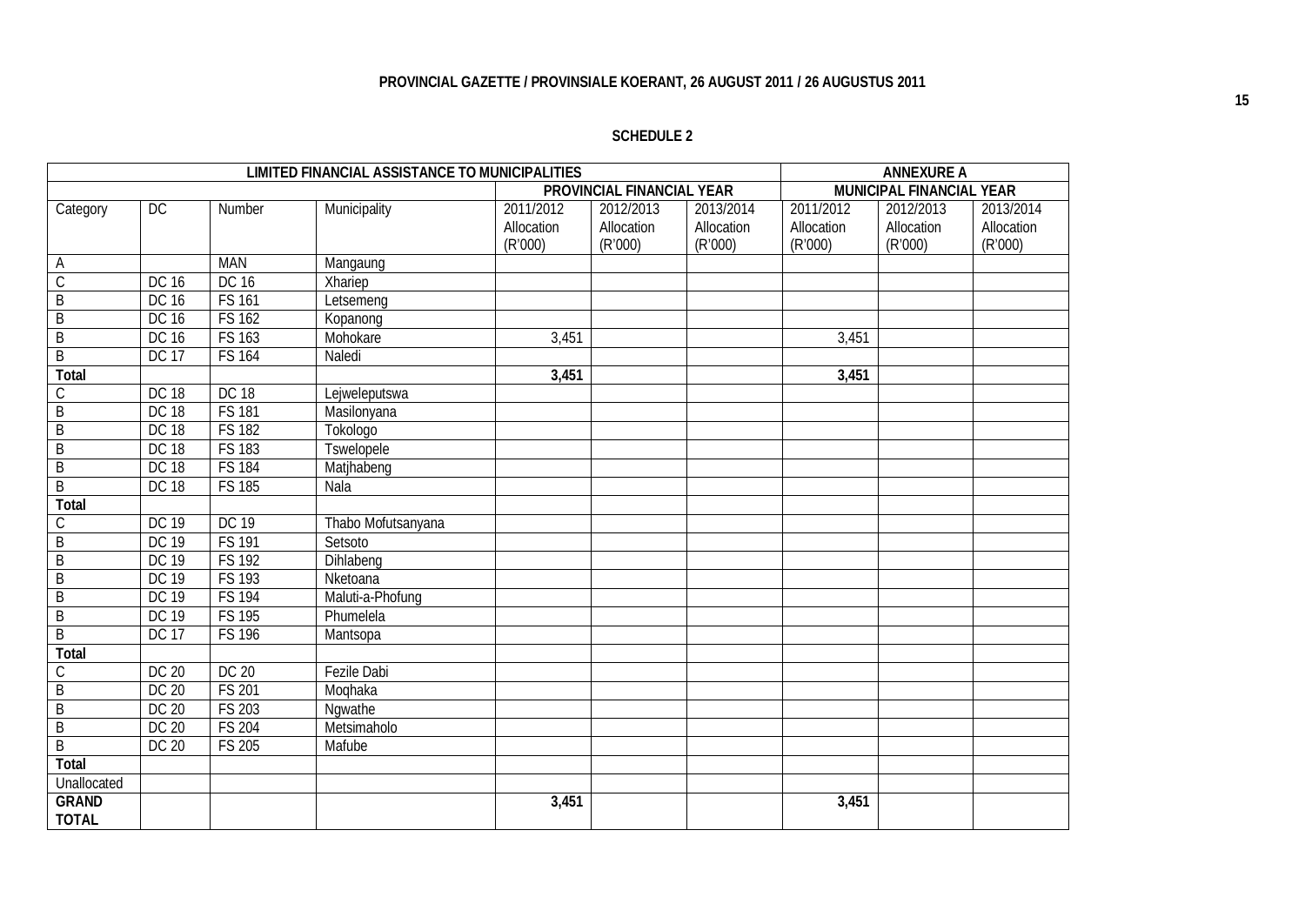**[NO. 109 OF 2011]**

#### **ALLOCATIONS TO MUNICIPALITIES IN TERMS OF LIMITED FINANCIAL SUPPORT**

In terms of the [Division of Revenue Act,](http://greengazette.co.za/acts/division-of-revenue-act_1998-028) [Act](http://greengazette.co.za/acts/act_1969-049) No 6 of 2011 Section 29(1) & (2) for the 2011/2012 financial year and the [Public Finance](http://greengazette.co.za/acts/public-finance-management-act_1999-001) [Management Act,](http://greengazette.co.za/acts/public-finance-management-act_1999-001) 1999 Section 38(1)(l-n), the Provincial Treasury hereby publishes the information set out in Schedule 1 that relates to the allocation of the amounts as stated in Schedule 2 relating to the allocation of funds from the Provincial Revenue Fund by the Accounting Officer of the [Department of Cooperative Governance](http://greengazette.co.za/departments/governance) and Traditional Affairs to municipalities

## **SCHEDULE 1**

| 1.  | <b>Transferring Provincial Department</b>  | Department of Cooperative Governance and Traditional Affairs                                                                                                                                                                                                                                                                                                                                                                        |
|-----|--------------------------------------------|-------------------------------------------------------------------------------------------------------------------------------------------------------------------------------------------------------------------------------------------------------------------------------------------------------------------------------------------------------------------------------------------------------------------------------------|
| 2.  | Purpose                                    | To assist medium and small Municipalities experiencing severe<br>financial problems to restructure their financial positions and<br>organizations over the medium term.                                                                                                                                                                                                                                                             |
| 3.  | Measurable Outputs                         | The provision of limited financial assistance to those Municipalities<br>facing critical financial problems.                                                                                                                                                                                                                                                                                                                        |
| 4.  | Conditions                                 | The provision of limited financial assistance to the Municipality facing<br>critical financial problems:<br>$\checkmark$ That receipt of the funds be acknowledged;<br>That the Local Municipality concedes to the Department of<br>✓<br>Cooperative Governance & Traditional Affairs and Provincial<br>Treasury investigating its overall financial position with a view to<br>implement a Financial Recovery Plan for the Council |
| 5.  | Allocation criteria                        | Allocations are based on financial position of Municipalities.                                                                                                                                                                                                                                                                                                                                                                      |
| 6.  | Monitoring mechanism                       | Monthly expenditure reports.<br>Monthly progress reports.                                                                                                                                                                                                                                                                                                                                                                           |
| 7.  | Projected Life                             | Maximum of 1 year                                                                                                                                                                                                                                                                                                                                                                                                                   |
| 8.  | Payment Schedule                           | Payment with regard to financial support will be made according to the<br>conditions of paragraph 4.                                                                                                                                                                                                                                                                                                                                |
| 9.  | Reason not incorporated in Equitable Share | According to Section 154(1) of the Constitution, the National<br>Government and the Provincial Governments, by legislative and other<br>measures, must support and strengthen the capacity of Municipalities<br>to manage their own affairs, to exercise their powers and to perform<br>their functions.                                                                                                                            |
| 10. | Allocation                                 | R 1,800,000                                                                                                                                                                                                                                                                                                                                                                                                                         |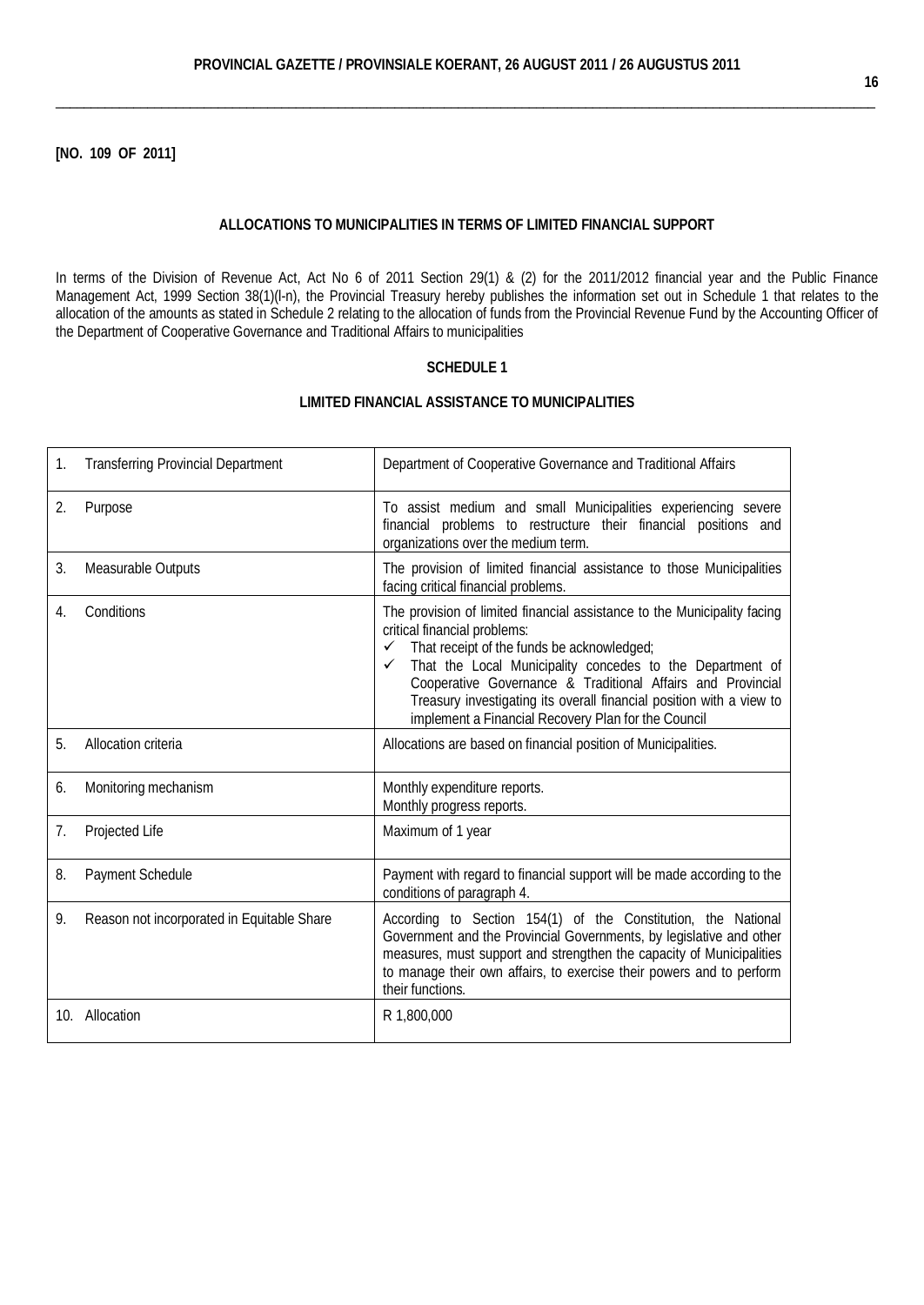|                |                    |               | <b>LIMITED FINANCIAL ASSISTANCE TO MUNICIPALITIES</b> |            | JUILDULL 4                |            | <b>ANNEXURE A</b> |                          |            |  |
|----------------|--------------------|---------------|-------------------------------------------------------|------------|---------------------------|------------|-------------------|--------------------------|------------|--|
|                |                    |               |                                                       |            | PROVINCIAL FINANCIAL YEAR |            |                   | MUNICIPAL FINANCIAL YEAR |            |  |
| Category       | DC                 | Number        | Municipality                                          | 2011/2012  | 2012/2013                 | 2013/2014  | 2011/2012         | 2012/2013                | 2013/2014  |  |
|                |                    |               |                                                       | Allocation | Allocation                | Allocation | Allocation        | Allocation               | Allocation |  |
|                |                    |               |                                                       | (R'000)    | (R'000)                   | (R'000)    | (R'000)           | (R'000)                  | (R'000)    |  |
| A              |                    | <b>MAN</b>    | Mangaung                                              |            |                           |            |                   |                          |            |  |
| $\overline{C}$ | <b>DC 16</b>       | DC 16         | Xhariep                                               |            |                           |            |                   |                          |            |  |
| $\overline{B}$ | <b>DC 16</b>       | <b>FS 161</b> | Letsemeng                                             |            |                           |            |                   |                          |            |  |
| $\overline{B}$ | <b>DC 16</b>       | <b>FS 162</b> | Kopanong                                              |            |                           |            |                   |                          |            |  |
| $\overline{B}$ | <b>DC 16</b>       | <b>FS 163</b> | Mohokare                                              |            |                           |            |                   |                          |            |  |
| $\overline{B}$ | <b>DC 17</b>       | <b>FS 164</b> | Naledi                                                |            |                           |            |                   |                          |            |  |
| Total          |                    |               |                                                       |            |                           |            |                   |                          |            |  |
| $\mathsf C$    | <b>DC 18</b>       | <b>DC 18</b>  | Lejweleputswa                                         |            |                           |            |                   |                          |            |  |
| $\overline{B}$ | <b>DC 18</b>       | <b>FS 181</b> | Masilonyana                                           |            |                           |            |                   |                          |            |  |
| B              | <b>DC 18</b>       | <b>FS 182</b> | Tokologo                                              |            |                           |            |                   |                          |            |  |
| $\overline{B}$ | <b>DC 18</b>       | <b>FS 183</b> | Tswelopele                                            |            |                           |            |                   |                          |            |  |
| B              | <b>DC 18</b>       | <b>FS 184</b> | Matjhabeng                                            |            |                           |            |                   |                          |            |  |
| $\overline{B}$ | <b>DC 18</b>       | <b>FS 185</b> | Nala                                                  |            |                           |            |                   |                          |            |  |
| Total          |                    |               |                                                       |            |                           |            |                   |                          |            |  |
| $\overline{C}$ | <b>DC 19</b>       | DC 19         | Thabo Mofutsanyana                                    |            |                           |            |                   |                          |            |  |
| $\overline{B}$ | <b>DC 19</b>       | <b>FS 191</b> | Setsoto                                               |            |                           |            |                   |                          |            |  |
| $\overline{B}$ | <b>DC 19</b>       | <b>FS 192</b> | Dihlabeng                                             |            |                           |            |                   |                          |            |  |
| $\overline{B}$ | <b>DC 19</b>       | <b>FS 193</b> | Nketoana                                              |            |                           |            |                   |                          |            |  |
| $\overline{B}$ | <b>DC 19</b>       | <b>FS 194</b> | Maluti-a-Phofung                                      |            |                           |            |                   |                          |            |  |
| $\overline{B}$ | $\overline{DC}$ 19 | <b>FS 195</b> | Phumelela                                             |            |                           |            |                   |                          |            |  |
| B              | <b>DC 17</b>       | <b>FS 196</b> | Mantsopa                                              |            |                           |            |                   |                          |            |  |
| Total          |                    |               |                                                       |            |                           |            |                   |                          |            |  |
| C              | <b>DC 20</b>       | DC 20         | <b>Fezile Dabi</b>                                    |            |                           |            |                   |                          |            |  |
| $\overline{B}$ | DC 20              | <b>FS 201</b> | Moqhaka                                               |            |                           |            |                   |                          |            |  |
| $\overline{B}$ | <b>DC 20</b>       | <b>FS 203</b> | Ngwathe                                               |            |                           |            |                   |                          |            |  |
| $\overline{B}$ | <b>DC 20</b>       | <b>FS 204</b> | Metsimaholo                                           |            |                           |            |                   |                          |            |  |
| $\overline{B}$ | <b>DC 20</b>       | <b>FS 205</b> | Mafube                                                | 1,800      |                           |            | 1,800             |                          |            |  |
| Total          |                    |               |                                                       | 1,800      |                           |            | 1,800             |                          |            |  |
| Unallocated    |                    |               |                                                       |            |                           |            |                   |                          |            |  |
| <b>GRAND</b>   |                    |               |                                                       | 1,800      |                           |            | 1,800             |                          |            |  |
| <b>TOTAL</b>   |                    |               |                                                       |            |                           |            |                   |                          |            |  |

**SCHEDULE 2**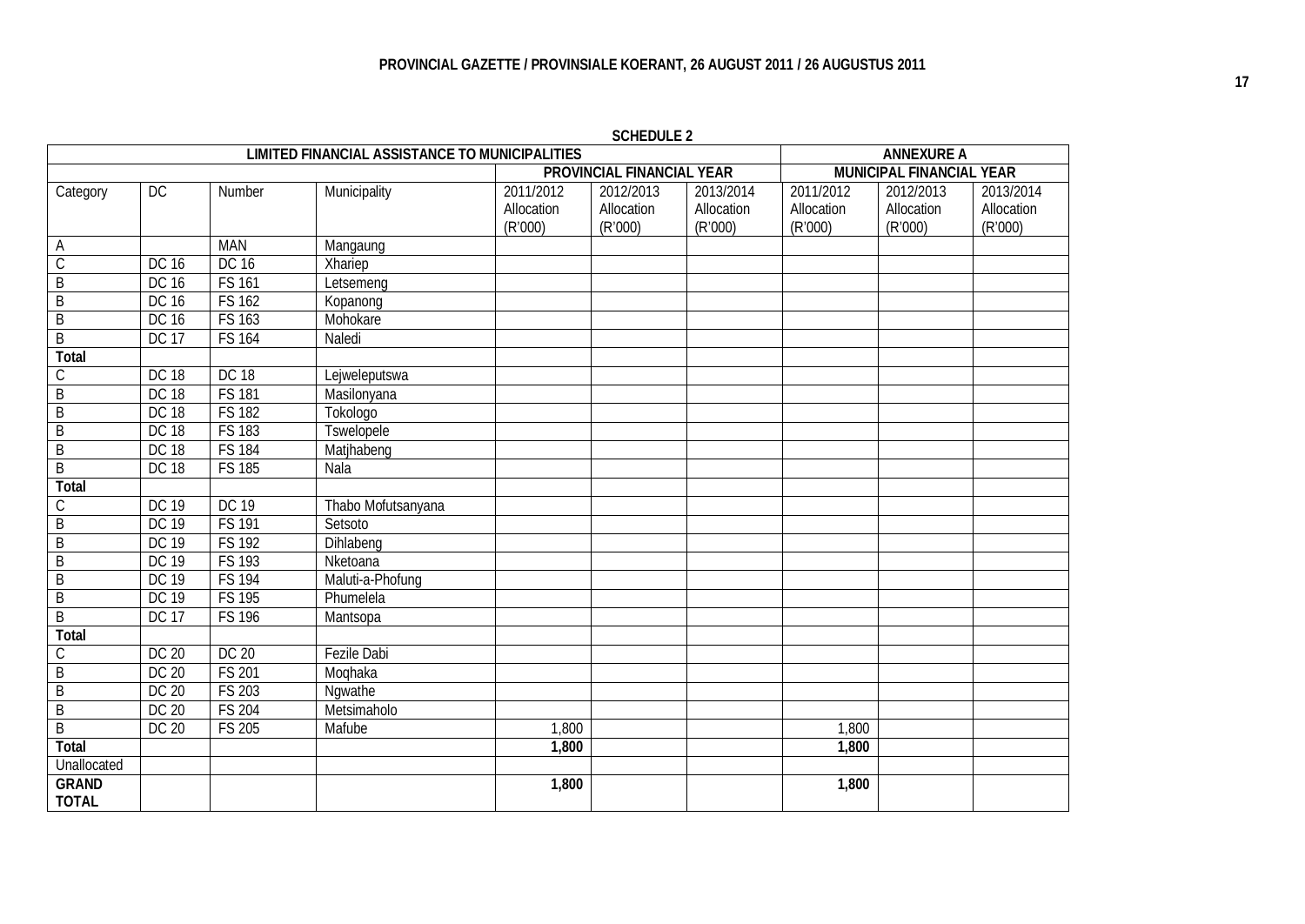## **[NO. 110 OF 2011]**

#### **ALLOCATIONS TO MUNICIPALITIES IN TERMS OF LIMITED FINANCIAL SUPPORT**

In terms of the [Division of Revenue Act,](http://greengazette.co.za/acts/division-of-revenue-act_1998-028) [Act](http://greengazette.co.za/acts/act_1969-049) No 6 of 2011 Section 29(1) & (2) for the 2011/2012 financial year and the Public Finance [Management Act,](http://greengazette.co.za/acts/public-finance-management-act_1999-001) 1999 Section 38(1)(l-n), the Provincial Treasury hereby publishes the information set out in Schedule 1 that relates to the allocation of the amounts as stated in Schedule 2 relating to the allocation of funds from the Provincial Revenue Fund by the Accounting Officer of the [Department of Cooperative Governance](http://greengazette.co.za/departments/governance) and Traditional Affairs to municipalities

## **SCHEDULE 1**

| <b>Transferring Provincial Department</b>  | Department of Cooperative Governance and Traditional Affairs                                                                                                                                                                                                                                                                                                                                                                                                                                                                                                                                                                                                                                                                                                                                                                                                                                                                                                                                                                                                                                                            |
|--------------------------------------------|-------------------------------------------------------------------------------------------------------------------------------------------------------------------------------------------------------------------------------------------------------------------------------------------------------------------------------------------------------------------------------------------------------------------------------------------------------------------------------------------------------------------------------------------------------------------------------------------------------------------------------------------------------------------------------------------------------------------------------------------------------------------------------------------------------------------------------------------------------------------------------------------------------------------------------------------------------------------------------------------------------------------------------------------------------------------------------------------------------------------------|
| Purpose                                    | To assist medium and small Municipalities experiencing severe<br>financial problems to restructure their financial positions and<br>organizations over the medium term.                                                                                                                                                                                                                                                                                                                                                                                                                                                                                                                                                                                                                                                                                                                                                                                                                                                                                                                                                 |
| Measurable Outputs                         | The provision of limited financial assistance to those Municipalities<br>facing critical financial problems.                                                                                                                                                                                                                                                                                                                                                                                                                                                                                                                                                                                                                                                                                                                                                                                                                                                                                                                                                                                                            |
| Conditions                                 | The provision of limited financial assistance to the Municipality facing<br>critical financial problems:<br>$\checkmark$ That receipt of the funds be acknowledged;<br>That the Municipality refund the Department of Cooperative<br>$\checkmark$<br>Governance & Traditional Affairs the amount of R 3,800,000 upon<br>receipt of its Equitable Share Allocation;<br>That the EXCO Representative engages with SITA and table a<br>$\checkmark$<br>Report on the Failed Implementation of the current Financial<br>Management System, with firm recommendations on resolving<br>the current Financial Management System and specifically the<br>billing issues;<br>That the EXCO Representative in consultation with SITA<br>$\checkmark$<br>prepares bid specifications and call for bids for a Financial<br>System;<br>That the SITA Report be tabled and the Bid be advertised by 31<br>✓<br>July 2011.<br>That the EXCO Representative consults with the Office of the<br>$\checkmark$<br>State Law Advisor on claiming costs and damages from the<br>Service Provider of the current Financial Management System. |
| Allocation criteria                        | Allocations are based on financial position of Municipalities.                                                                                                                                                                                                                                                                                                                                                                                                                                                                                                                                                                                                                                                                                                                                                                                                                                                                                                                                                                                                                                                          |
| Monitoring mechanism                       | Monthly expenditure reports.<br>Monthly progress reports.                                                                                                                                                                                                                                                                                                                                                                                                                                                                                                                                                                                                                                                                                                                                                                                                                                                                                                                                                                                                                                                               |
| Projected Life                             | Maximum of 1 year                                                                                                                                                                                                                                                                                                                                                                                                                                                                                                                                                                                                                                                                                                                                                                                                                                                                                                                                                                                                                                                                                                       |
| Payment Schedule                           | Payment with regard to financial support will be made according to the<br>conditions of paragraph 4.                                                                                                                                                                                                                                                                                                                                                                                                                                                                                                                                                                                                                                                                                                                                                                                                                                                                                                                                                                                                                    |
| Reason not incorporated in Equitable Share | According to Section 154(1) of the Constitution, the National<br>Government and the Provincial Governments, by legislative and other<br>measures, must support and strengthen the capacity of Municipalities<br>to manage their own affairs, to exercise their powers and to perform<br>their functions.                                                                                                                                                                                                                                                                                                                                                                                                                                                                                                                                                                                                                                                                                                                                                                                                                |
| Allocation                                 | R 3,800,000                                                                                                                                                                                                                                                                                                                                                                                                                                                                                                                                                                                                                                                                                                                                                                                                                                                                                                                                                                                                                                                                                                             |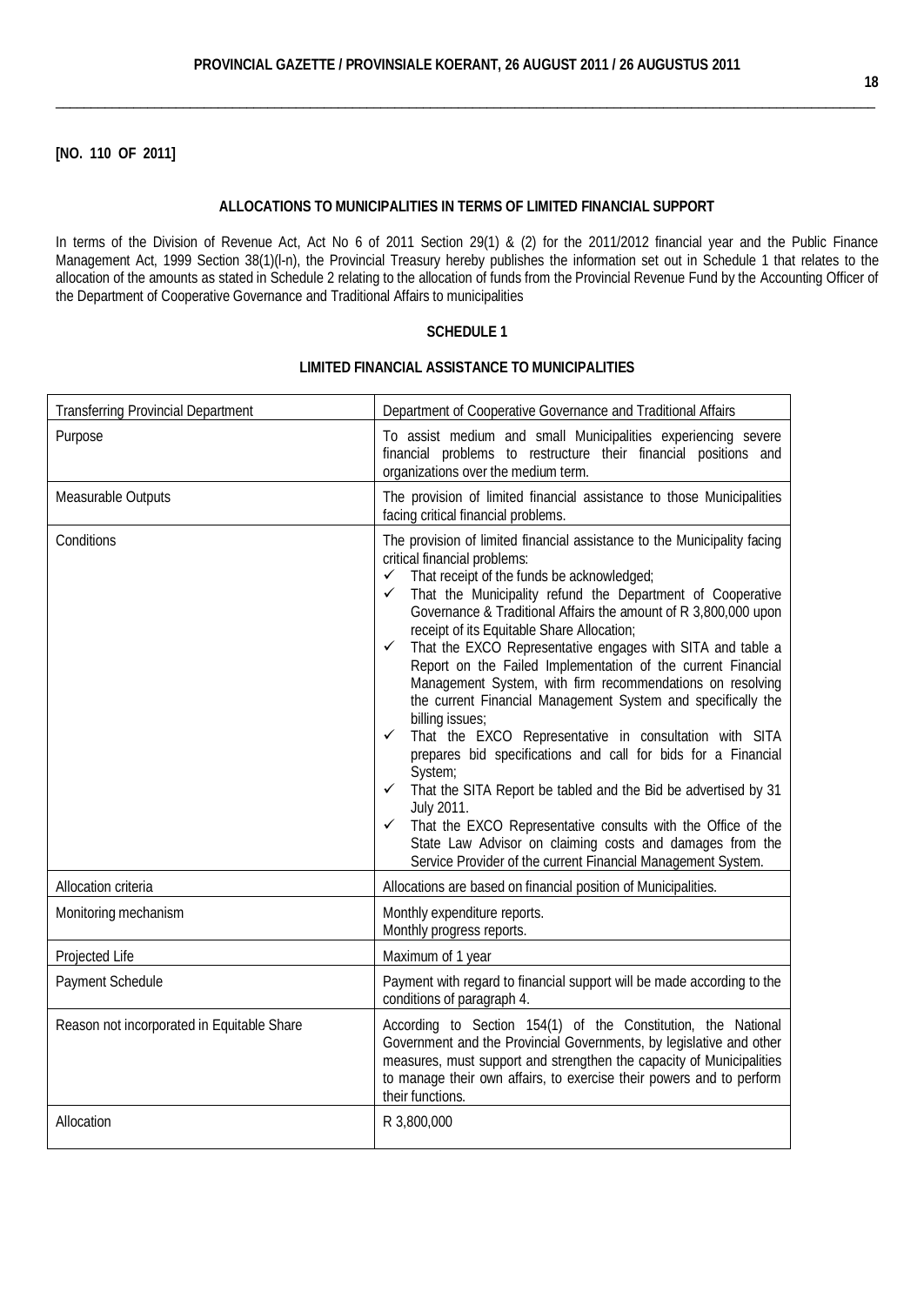|                              |              |               | <b>LIMITED FINANCIAL ASSISTANCE TO MUNICIPALITIES</b> |                                    |                                    |                                    |                                    | <b>ANNEXURE A</b>                  |                                    |
|------------------------------|--------------|---------------|-------------------------------------------------------|------------------------------------|------------------------------------|------------------------------------|------------------------------------|------------------------------------|------------------------------------|
|                              |              |               |                                                       |                                    | PROVINCIAL FINANCIAL YEAR          |                                    |                                    | MUNICIPAL FINANCIAL YEAR           |                                    |
| Category                     | DC           | Number        | Municipality                                          | 2011/2012<br>Allocation<br>(R'000) | 2012/2013<br>Allocation<br>(R'000) | 2013/2014<br>Allocation<br>(R'000) | 2011/2012<br>Allocation<br>(R'000) | 2012/2013<br>Allocation<br>(R'000) | 2013/2014<br>Allocation<br>(R'000) |
| A                            |              | <b>MAN</b>    | Mangaung                                              |                                    |                                    |                                    |                                    |                                    |                                    |
| $\overline{C}$               | DC 16        | DC 16         | Xhariep                                               |                                    |                                    |                                    |                                    |                                    |                                    |
| B                            | DC 16        | <b>FS 161</b> | Letsemeng                                             |                                    |                                    |                                    |                                    |                                    |                                    |
| B                            | DC 16        | <b>FS 162</b> | Kopanong                                              |                                    |                                    |                                    |                                    |                                    |                                    |
| B                            | DC 16        | <b>FS 163</b> | Mohokare                                              |                                    |                                    |                                    |                                    |                                    |                                    |
| $\overline{B}$               | <b>DC 17</b> | <b>FS 164</b> | Naledi                                                |                                    |                                    |                                    |                                    |                                    |                                    |
| Total                        |              |               |                                                       |                                    |                                    |                                    |                                    |                                    |                                    |
| C                            | <b>DC 18</b> | <b>DC 18</b>  | Lejweleputswa                                         |                                    |                                    |                                    |                                    |                                    |                                    |
| B                            | <b>DC 18</b> | <b>FS 181</b> | Masilonyana                                           |                                    |                                    |                                    |                                    |                                    |                                    |
| $\overline{B}$               | <b>DC 18</b> | <b>FS 182</b> | Tokologo                                              |                                    |                                    |                                    |                                    |                                    |                                    |
| $\overline{B}$               | <b>DC 18</b> | <b>FS 183</b> | Tswelopele                                            |                                    |                                    |                                    |                                    |                                    |                                    |
| B                            | <b>DC 18</b> | <b>FS 184</b> | Matjhabeng                                            |                                    |                                    |                                    |                                    |                                    |                                    |
| $\overline{B}$               | <b>DC 18</b> | <b>FS 185</b> | Nala                                                  | 3,800                              |                                    |                                    | 3,800                              |                                    |                                    |
| Total                        |              |               |                                                       | 3,800                              |                                    |                                    | 3,800                              |                                    |                                    |
| $\mathcal{C}$                | <b>DC 19</b> | <b>DC 19</b>  | Thabo Mofutsanyana                                    |                                    |                                    |                                    |                                    |                                    |                                    |
| B                            | <b>DC 19</b> | <b>FS 191</b> | Setsoto                                               |                                    |                                    |                                    |                                    |                                    |                                    |
| $\overline{B}$               | DC 19        | <b>FS 192</b> | Dihlabeng                                             |                                    |                                    |                                    |                                    |                                    |                                    |
| B                            | <b>DC 19</b> | <b>FS 193</b> | Nketoana                                              |                                    |                                    |                                    |                                    |                                    |                                    |
| B                            | DC 19        | <b>FS 194</b> | Maluti-a-Phofung                                      |                                    |                                    |                                    |                                    |                                    |                                    |
| $\overline{B}$               | <b>DC 19</b> | <b>FS 195</b> | Phumelela                                             |                                    |                                    |                                    |                                    |                                    |                                    |
| $\overline{B}$               | <b>DC 17</b> | <b>FS 196</b> | Mantsopa                                              |                                    |                                    |                                    |                                    |                                    |                                    |
| Total                        |              |               |                                                       |                                    |                                    |                                    |                                    |                                    |                                    |
| C                            | DC 20        | <b>DC 20</b>  | <b>Fezile Dabi</b>                                    |                                    |                                    |                                    |                                    |                                    |                                    |
| B                            | DC 20        | <b>FS 201</b> | Moghaka                                               |                                    |                                    |                                    |                                    |                                    |                                    |
| $\overline{B}$               | DC 20        | <b>FS 203</b> | Nqwathe                                               |                                    |                                    |                                    |                                    |                                    |                                    |
| B                            | DC 20        | <b>FS 204</b> | Metsimaholo                                           |                                    |                                    |                                    |                                    |                                    |                                    |
| $\overline{B}$               | DC 20        | <b>FS 205</b> | Mafube                                                |                                    |                                    |                                    |                                    |                                    |                                    |
| Total                        |              |               |                                                       |                                    |                                    |                                    |                                    |                                    |                                    |
| Unallocated                  |              |               |                                                       |                                    |                                    |                                    |                                    |                                    |                                    |
| <b>GRAND</b><br><b>TOTAL</b> |              |               |                                                       | 3,800                              |                                    |                                    | 3,800                              |                                    |                                    |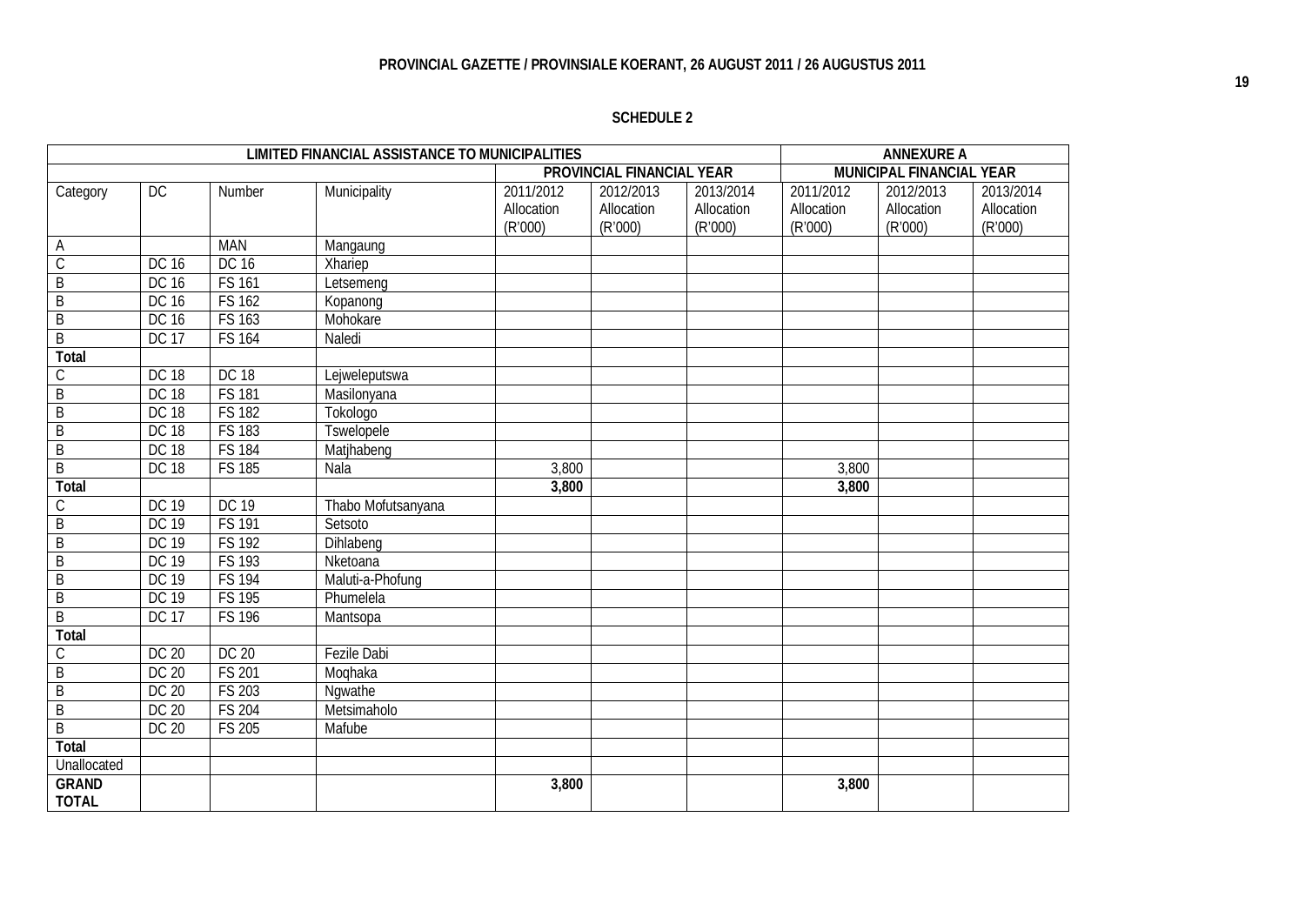## **[NO. 111 OF 2011]**

## **ALLOCATIONS TO MUNICIPALITIES IN TERMS OF LIMITED FINANCIAL SUPPORT**

In terms of the [Division of Revenue Act,](http://greengazette.co.za/acts/division-of-revenue-act_1998-028) [Act](http://greengazette.co.za/acts/act_1969-049) No 6 of 2011 Section 29(1) & (2) for the 2011/2012 financial year and the Public [Finance](http://greengazette.co.za/acts/public-finance-management-act_1999-001)  [Management Act,](http://greengazette.co.za/acts/public-finance-management-act_1999-001) 1999 Section 38(1)(l-n), the Provincial Treasury hereby publishes the information set out in Schedule 1 that relates to the allocation of the amounts as stated in Schedule 2 relating to the allocation of funds from the Provincial Revenue Fund by the Accounting Officer of the [Department of Cooperative Governance](http://greengazette.co.za/departments/governance) and Traditional Affairs to municipalities

## **SCHEDULE 1**

| <b>Transferring Provincial Department</b>  | Department of Cooperative Governance and Traditional Affairs                                                                                                                                                                                                                                                                          |
|--------------------------------------------|---------------------------------------------------------------------------------------------------------------------------------------------------------------------------------------------------------------------------------------------------------------------------------------------------------------------------------------|
| Purpose                                    | To assist medium and small Municipalities experiencing severe<br>financial problems to restructure their financial positions and<br>organizations over the medium term.                                                                                                                                                               |
| Measurable Outputs                         | The provision of limited financial assistance to those Municipalities<br>facing critical financial problems.                                                                                                                                                                                                                          |
| Conditions                                 | The provision of limited financial assistance to the Municipality facing<br>critical financial problems:<br>Acknowledge receipt of the funds from the Department;<br>$\checkmark$<br>Report back on the appropriation of the funds and confirming of<br>$\checkmark$<br>the settlement and full compliance with the High Court Order. |
| Allocation criteria                        | Allocations are based on financial position of Municipalities.                                                                                                                                                                                                                                                                        |
| Monitoring mechanism                       | Monthly expenditure reports.<br>Monthly progress reports.                                                                                                                                                                                                                                                                             |
| Projected Life                             | Maximum of 1 year                                                                                                                                                                                                                                                                                                                     |
| Payment Schedule                           | Payment with regard to financial support will be made according to the<br>conditions of paragraph 4.                                                                                                                                                                                                                                  |
| Reason not incorporated in Equitable Share | According to Section 154(1) of the Constitution, the National<br>Government and the Provincial Governments, by legislative and other<br>measures, must support and strengthen the capacity of Municipalities<br>to manage their own affairs, to exercise their powers and to perform<br>their functions.                              |
| Allocation                                 | R 2,000,000                                                                                                                                                                                                                                                                                                                           |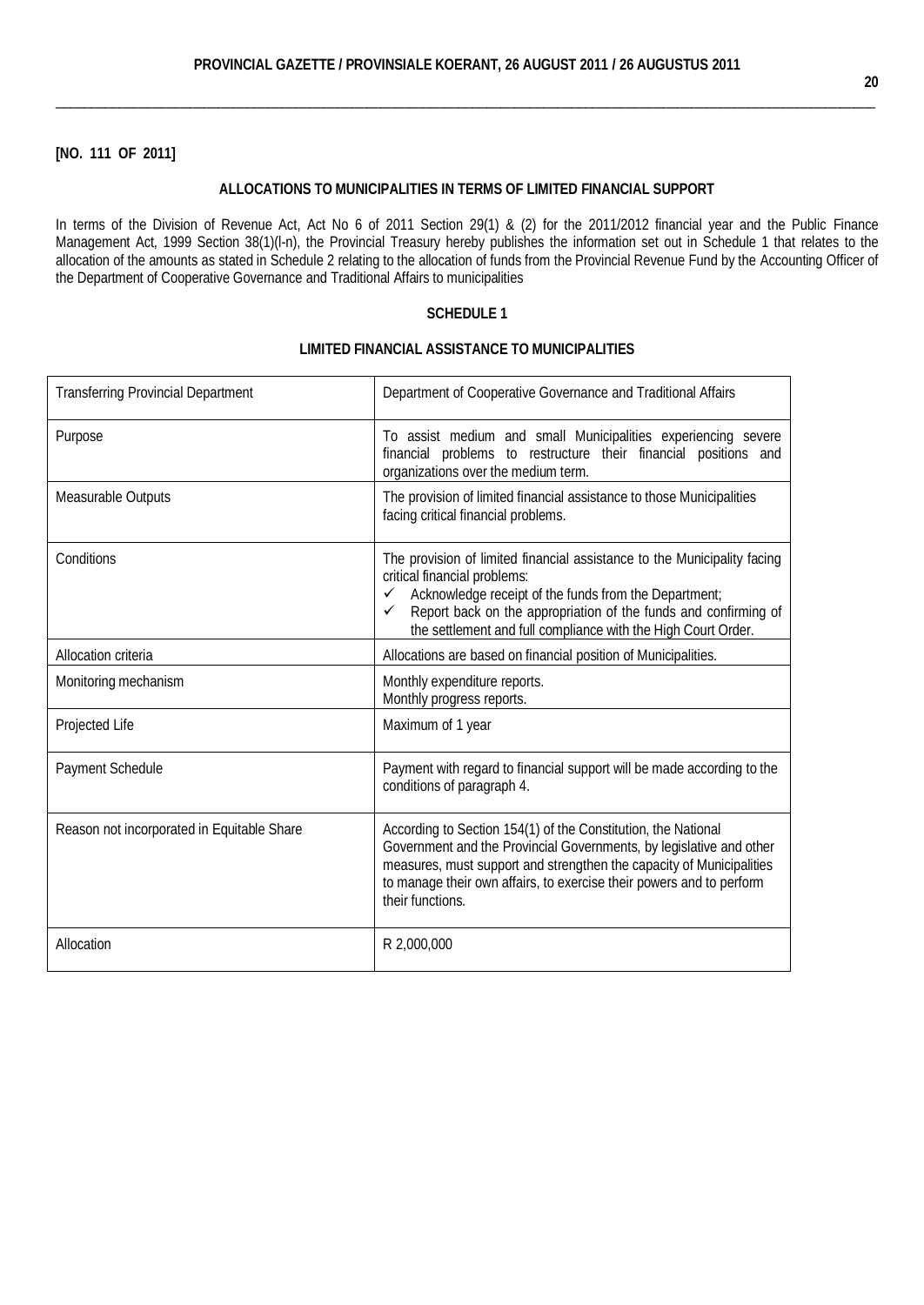|                              |              |               | LIMITED FINANCIAL ASSISTANCE TO MUNICIPALITIES |                                    |                                    |                                    |                                    | <b>ANNEXURE A</b>                  |                                    |
|------------------------------|--------------|---------------|------------------------------------------------|------------------------------------|------------------------------------|------------------------------------|------------------------------------|------------------------------------|------------------------------------|
|                              |              |               |                                                |                                    | PROVINCIAL FINANCIAL YEAR          |                                    |                                    | MUNICIPAL FINANCIAL YEAR           |                                    |
| Category                     | DC           | Number        | Municipality                                   | 2011/2012<br>Allocation<br>(R'000) | 2012/2013<br>Allocation<br>(R'000) | 2013/2014<br>Allocation<br>(R'000) | 2011/2012<br>Allocation<br>(R'000) | 2012/2013<br>Allocation<br>(R'000) | 2013/2014<br>Allocation<br>(R'000) |
| Α                            |              | <b>MAN</b>    | Mangaung                                       |                                    |                                    |                                    |                                    |                                    |                                    |
| $\mathcal{C}$                | DC 16        | DC 16         | Xhariep                                        |                                    |                                    |                                    |                                    |                                    |                                    |
| B                            | DC 16        | <b>FS 161</b> | Letsemeng                                      |                                    |                                    |                                    |                                    |                                    |                                    |
| B                            | DC 16        | <b>FS 162</b> | Kopanong                                       |                                    |                                    |                                    |                                    |                                    |                                    |
| B                            | DC 16        | FS 163        | Mohokare                                       | 2,000                              |                                    |                                    | 2,000                              |                                    |                                    |
| $\overline{B}$               | <b>DC 17</b> | <b>FS 164</b> | Naledi                                         |                                    |                                    |                                    |                                    |                                    |                                    |
| Total                        |              |               |                                                | 2,000                              |                                    |                                    | 2,000                              |                                    |                                    |
| С                            | <b>DC 18</b> | <b>DC 18</b>  | Lejweleputswa                                  |                                    |                                    |                                    |                                    |                                    |                                    |
| $\overline{B}$               | <b>DC 18</b> | <b>FS 181</b> | Masilonyana                                    |                                    |                                    |                                    |                                    |                                    |                                    |
| $\overline{B}$               | <b>DC 18</b> | <b>FS 182</b> | Tokologo                                       |                                    |                                    |                                    |                                    |                                    |                                    |
| $\overline{B}$               | <b>DC 18</b> | <b>FS 183</b> | <b>Tswelopele</b>                              |                                    |                                    |                                    |                                    |                                    |                                    |
| $\overline{B}$               | <b>DC 18</b> | <b>FS 184</b> | Matjhabeng                                     |                                    |                                    |                                    |                                    |                                    |                                    |
| $\overline{B}$               | <b>DC 18</b> | <b>FS 185</b> | Nala                                           |                                    |                                    |                                    |                                    |                                    |                                    |
| <b>Total</b>                 |              |               |                                                |                                    |                                    |                                    |                                    |                                    |                                    |
| C                            | <b>DC 19</b> | <b>DC 19</b>  | Thabo Mofutsanyana                             |                                    |                                    |                                    |                                    |                                    |                                    |
| $\overline{B}$               | <b>DC 19</b> | <b>FS 191</b> | Setsoto                                        |                                    |                                    |                                    |                                    |                                    |                                    |
| B                            | <b>DC 19</b> | <b>FS 192</b> | Dihlabeng                                      |                                    |                                    |                                    |                                    |                                    |                                    |
| $\mathsf B$                  | DC 19        | FS 193        | Nketoana                                       |                                    |                                    |                                    |                                    |                                    |                                    |
| $\overline{B}$               | <b>DC 19</b> | <b>FS 194</b> | Maluti-a-Phofung                               |                                    |                                    |                                    |                                    |                                    |                                    |
| $\overline{B}$               | <b>DC 19</b> | <b>FS 195</b> | Phumelela                                      |                                    |                                    |                                    |                                    |                                    |                                    |
| $\overline{B}$               | <b>DC 17</b> | <b>FS 196</b> | Mantsopa                                       |                                    |                                    |                                    |                                    |                                    |                                    |
| Total                        |              |               |                                                |                                    |                                    |                                    |                                    |                                    |                                    |
| С                            | DC 20        | <b>DC 20</b>  | Fezile Dabi                                    |                                    |                                    |                                    |                                    |                                    |                                    |
| $\overline{B}$               | DC 20        | <b>FS 201</b> | Moghaka                                        |                                    |                                    |                                    |                                    |                                    |                                    |
| $\overline{B}$               | DC 20        | <b>FS 203</b> | Ngwathe                                        |                                    |                                    |                                    |                                    |                                    |                                    |
| B                            | DC 20        | <b>FS 204</b> | Metsimaholo                                    |                                    |                                    |                                    |                                    |                                    |                                    |
| $\overline{B}$               | DC 20        | <b>FS 205</b> | Mafube                                         |                                    |                                    |                                    |                                    |                                    |                                    |
| <b>Total</b>                 |              |               |                                                |                                    |                                    |                                    |                                    |                                    |                                    |
| Unallocated                  |              |               |                                                |                                    |                                    |                                    |                                    |                                    |                                    |
| <b>GRAND</b><br><b>TOTAL</b> |              |               |                                                | 2,000                              |                                    |                                    | 2,000                              |                                    |                                    |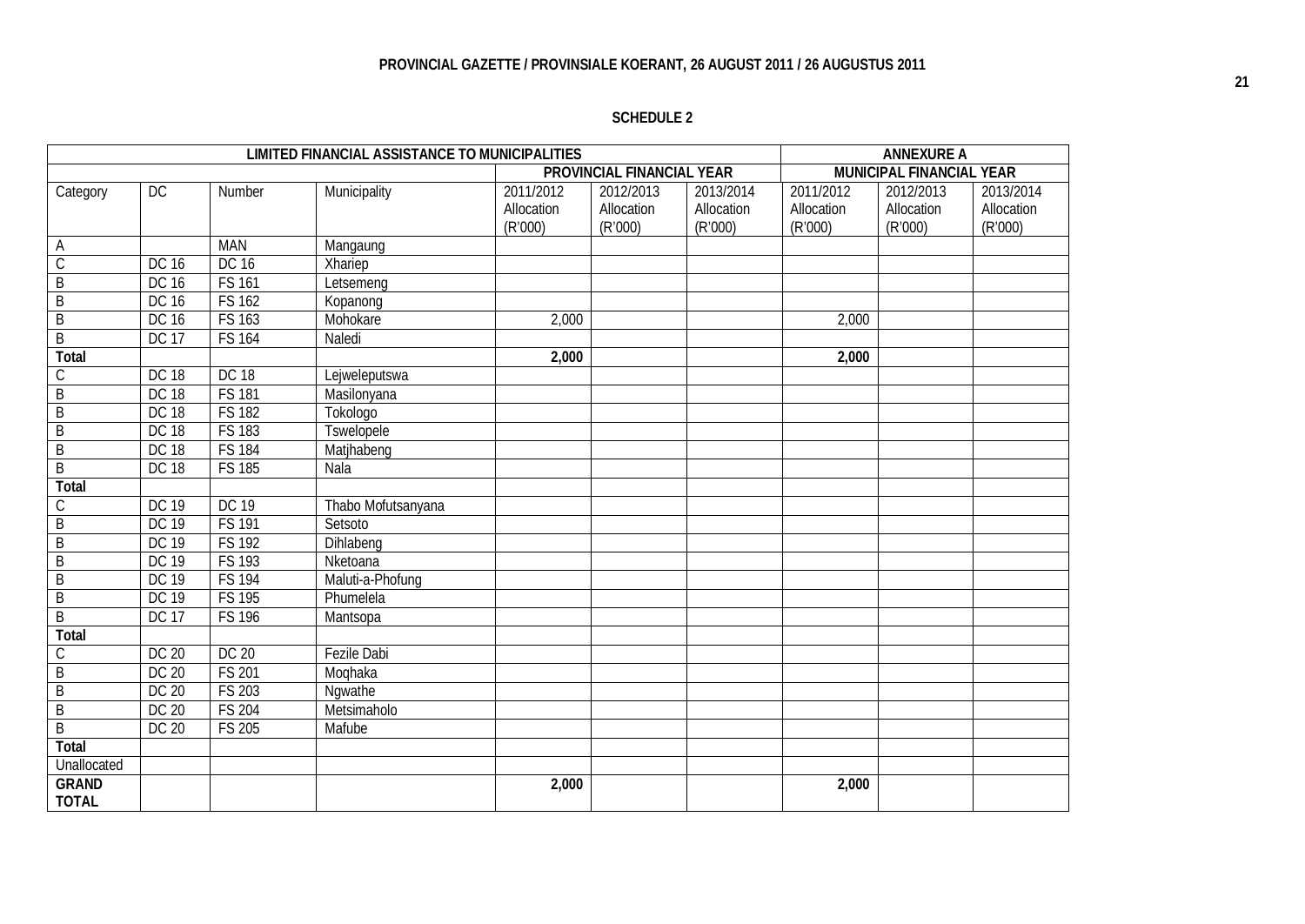## **[NO. 112 OF 2011]**

#### **ALLOCATIONS TO MUNICIPALITIES IN TERMS OF LIMITED FINANCIAL SUPPORT**

In terms of the [Division of Revenue Act,](http://greengazette.co.za/acts/division-of-revenue-act_1998-028) [Act](http://greengazette.co.za/acts/act_1969-049) No 6 of 2011 Section 29(1) & (2) for the 2011/2012 financial year and the Public [Finance](http://greengazette.co.za/acts/public-finance-management-act_1999-001)  [Management Act,](http://greengazette.co.za/acts/public-finance-management-act_1999-001) 1999 Section 38(1)(l-n), the Provincial Treasury hereby publishes the information set out in Schedule 1 that relates to the allocation of the amounts as stated in Schedule 2 relating to the allocation of funds from the Provincial Revenue Fund by the Accounting Officer of the [Department of Cooperative Governance](http://greengazette.co.za/departments/governance) and Traditional Affairs to municipalities

#### **SCHEDULE 1**

| <b>Transferring Provincial Department</b>  | Department of Cooperative Governance and Traditional Affairs                                                                                                                                                                                                                                                                                                                                                                                                                                                              |
|--------------------------------------------|---------------------------------------------------------------------------------------------------------------------------------------------------------------------------------------------------------------------------------------------------------------------------------------------------------------------------------------------------------------------------------------------------------------------------------------------------------------------------------------------------------------------------|
| Purpose                                    | To assist medium and small Municipalities experiencing severe<br>financial problems to restructure their financial positions and<br>organizations over the medium term.                                                                                                                                                                                                                                                                                                                                                   |
| Measurable Outputs                         | The provision of limited financial assistance to those Municipalities<br>facing critical financial problems.                                                                                                                                                                                                                                                                                                                                                                                                              |
| Conditions                                 | The provision of limited financial assistance to the Municipality facing<br>critical financial problems:<br>$\checkmark$ That receipt of the funds be acknowledged;<br>That the Council report back on the appropriation of the grant-in-<br>$\checkmark$<br>aid within 30 days of it being deposited in the Council's bank<br>account:<br>That the Department of the Premier re-fund this Department an<br>$\checkmark$<br>amount of R 1,000,000 as part of its contribution of the R<br>2,000,000 Financial Assistance. |
| Allocation criteria                        | Allocations are based on financial position of Municipalities.                                                                                                                                                                                                                                                                                                                                                                                                                                                            |
| Monitoring mechanism                       | Monthly expenditure reports.<br>Monthly progress reports.                                                                                                                                                                                                                                                                                                                                                                                                                                                                 |
| Projected Life                             | Maximum of 1 year                                                                                                                                                                                                                                                                                                                                                                                                                                                                                                         |
| Payment Schedule                           | Payment with regard to financial support will be made according to the<br>conditions of paragraph 4.                                                                                                                                                                                                                                                                                                                                                                                                                      |
| Reason not incorporated in Equitable Share | According to Section 154(1) of the Constitution, the National<br>Government and the Provincial Governments, by legislative and other<br>measures, must support and strengthen the capacity of Municipalities<br>to manage their own affairs, to exercise their powers and to perform<br>their functions.                                                                                                                                                                                                                  |
| Allocation                                 | R 2,000,000                                                                                                                                                                                                                                                                                                                                                                                                                                                                                                               |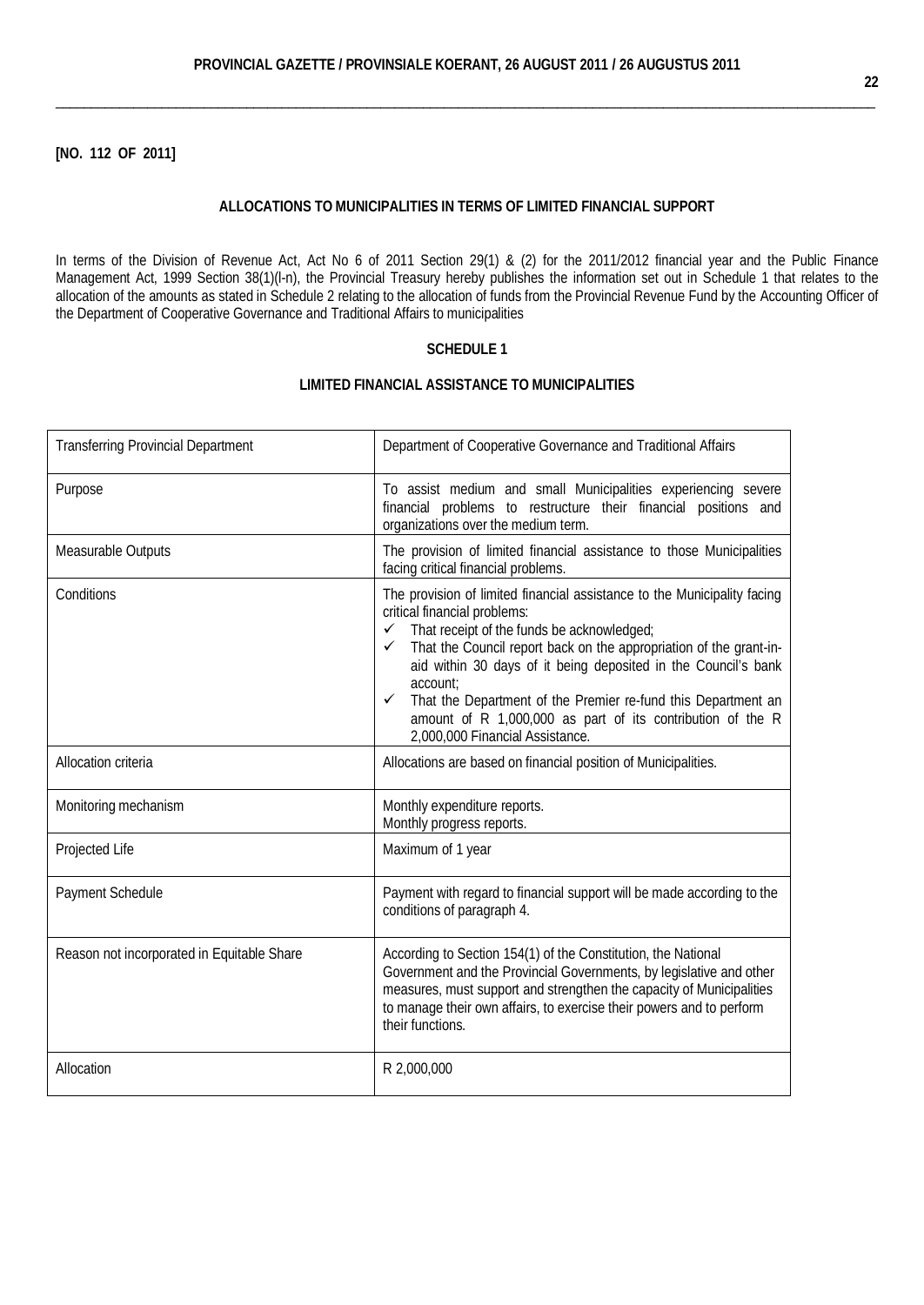| <b>LIMITED FINANCIAL ASSISTANCE TO MUNICIPALITIES</b> |              |               |                    |                                    | <b>ANNEXURE A</b>                  |                                    |                                    |                                    |                                    |
|-------------------------------------------------------|--------------|---------------|--------------------|------------------------------------|------------------------------------|------------------------------------|------------------------------------|------------------------------------|------------------------------------|
|                                                       |              |               |                    | PROVINCIAL FINANCIAL YEAR          |                                    |                                    | MUNICIPAL FINANCIAL YEAR           |                                    |                                    |
| Category                                              | DC           | Number        | Municipality       | 2011/2012<br>Allocation<br>(R'000) | 2012/2013<br>Allocation<br>(R'000) | 2013/2014<br>Allocation<br>(R'000) | 2011/2012<br>Allocation<br>(R'000) | 2012/2013<br>Allocation<br>(R'000) | 2013/2014<br>Allocation<br>(R'000) |
| A                                                     |              | <b>MAN</b>    | Mangaung           |                                    |                                    |                                    |                                    |                                    |                                    |
| $\overline{C}$                                        | DC 16        | DC 16         | Xhariep            |                                    |                                    |                                    |                                    |                                    |                                    |
| B                                                     | DC 16        | <b>FS 161</b> | Letsemeng          |                                    |                                    |                                    |                                    |                                    |                                    |
| B                                                     | DC 16        | <b>FS 162</b> | Kopanong           |                                    |                                    |                                    |                                    |                                    |                                    |
| B                                                     | DC 16        | <b>FS 163</b> | Mohokare           |                                    |                                    |                                    |                                    |                                    |                                    |
| $\overline{B}$                                        | <b>DC 17</b> | <b>FS 164</b> | Naledi             |                                    |                                    |                                    |                                    |                                    |                                    |
| Total                                                 |              |               |                    |                                    |                                    |                                    |                                    |                                    |                                    |
| C                                                     | <b>DC 18</b> | <b>DC 18</b>  | Lejweleputswa      |                                    |                                    |                                    |                                    |                                    |                                    |
| B                                                     | <b>DC 18</b> | <b>FS 181</b> | Masilonyana        |                                    |                                    |                                    |                                    |                                    |                                    |
| $\overline{B}$                                        | <b>DC 18</b> | <b>FS 182</b> | Tokologo           |                                    |                                    |                                    |                                    |                                    |                                    |
| $\overline{B}$                                        | <b>DC 18</b> | <b>FS 183</b> | Tswelopele         |                                    |                                    |                                    |                                    |                                    |                                    |
| B                                                     | <b>DC 18</b> | <b>FS 184</b> | Matjhabeng         |                                    |                                    |                                    |                                    |                                    |                                    |
| $\overline{B}$                                        | <b>DC 18</b> | <b>FS 185</b> | Nala               |                                    |                                    |                                    |                                    |                                    |                                    |
| Total                                                 |              |               |                    |                                    |                                    |                                    |                                    |                                    |                                    |
| $\mathcal{C}$                                         | <b>DC 19</b> | <b>DC 19</b>  | Thabo Mofutsanyana | 2,000                              |                                    |                                    | 2,000                              |                                    |                                    |
| B                                                     | <b>DC 19</b> | <b>FS 191</b> | Setsoto            |                                    |                                    |                                    |                                    |                                    |                                    |
| $\overline{B}$                                        | <b>DC 19</b> | <b>FS 192</b> | Dihlabeng          |                                    |                                    |                                    |                                    |                                    |                                    |
| B                                                     | <b>DC 19</b> | <b>FS 193</b> | Nketoana           |                                    |                                    |                                    |                                    |                                    |                                    |
| B                                                     | DC 19        | <b>FS 194</b> | Maluti-a-Phofung   |                                    |                                    |                                    |                                    |                                    |                                    |
| $\overline{B}$                                        | <b>DC 19</b> | <b>FS 195</b> | Phumelela          |                                    |                                    |                                    |                                    |                                    |                                    |
| $\overline{B}$                                        | <b>DC 17</b> | <b>FS 196</b> | Mantsopa           |                                    |                                    |                                    |                                    |                                    |                                    |
| Total                                                 |              |               |                    | 2,000                              |                                    |                                    | 2,000                              |                                    |                                    |
| C                                                     | DC 20        | <b>DC 20</b>  | <b>Fezile Dabi</b> |                                    |                                    |                                    |                                    |                                    |                                    |
| B                                                     | DC 20        | <b>FS 201</b> | Moghaka            |                                    |                                    |                                    |                                    |                                    |                                    |
| $\overline{B}$                                        | DC 20        | <b>FS 203</b> | Nqwathe            |                                    |                                    |                                    |                                    |                                    |                                    |
| B                                                     | DC 20        | <b>FS 204</b> | Metsimaholo        |                                    |                                    |                                    |                                    |                                    |                                    |
| $\overline{B}$                                        | DC 20        | <b>FS 205</b> | Mafube             |                                    |                                    |                                    |                                    |                                    |                                    |
| Total                                                 |              |               |                    |                                    |                                    |                                    |                                    |                                    |                                    |
| Unallocated                                           |              |               |                    |                                    |                                    |                                    |                                    |                                    |                                    |
| <b>GRAND</b><br><b>TOTAL</b>                          |              |               |                    | 2,000                              |                                    |                                    | 2,000                              |                                    |                                    |